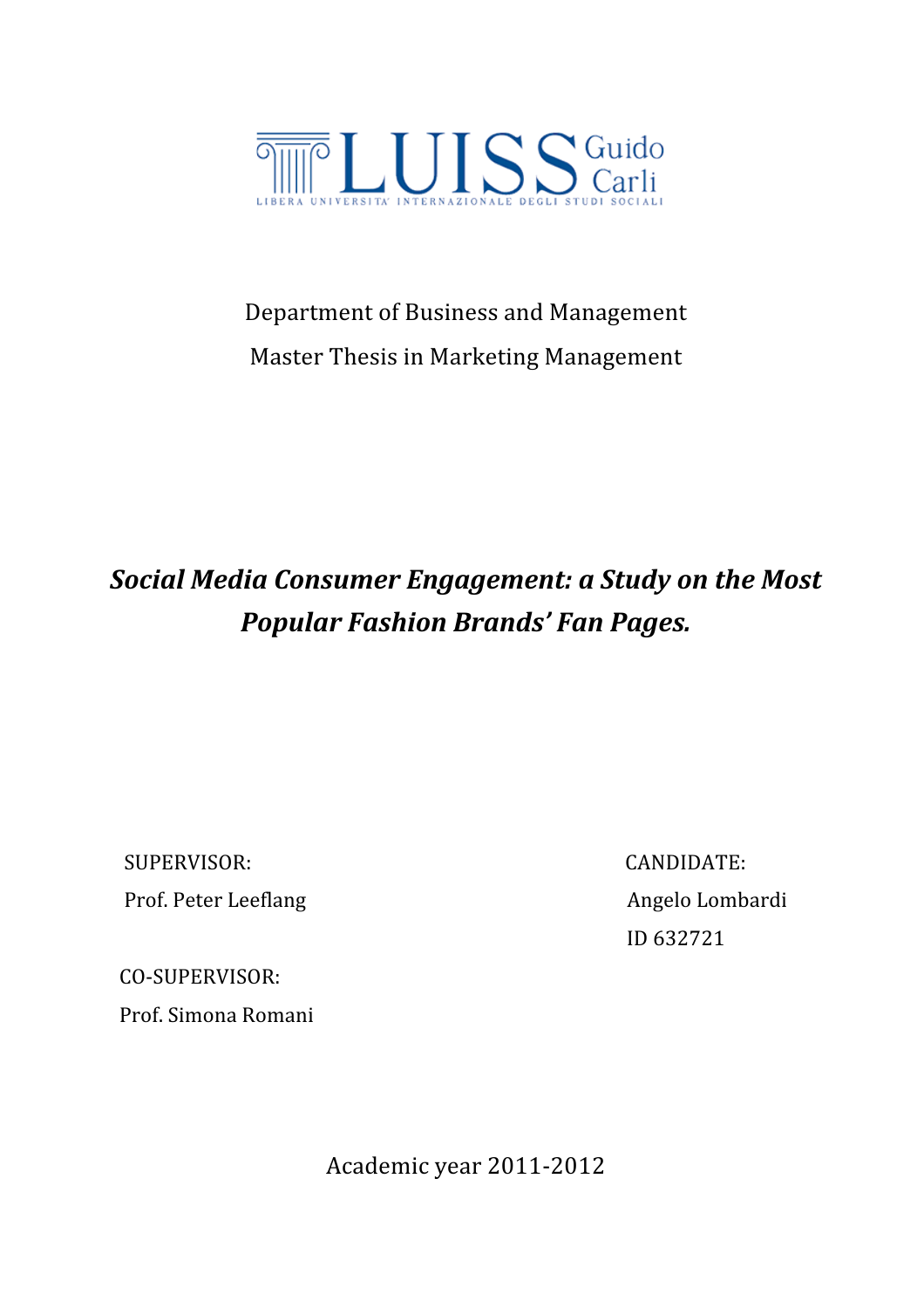# **TABLE OF CONTENTS**

| Chapter 2 - Consumer Engagement and Social Media Marketing 45                     |  |
|-----------------------------------------------------------------------------------|--|
|                                                                                   |  |
|                                                                                   |  |
|                                                                                   |  |
|                                                                                   |  |
|                                                                                   |  |
|                                                                                   |  |
|                                                                                   |  |
|                                                                                   |  |
| 2.4.3 Communicating through other instruments: forum, podcast, videos, photos. 77 |  |
|                                                                                   |  |
|                                                                                   |  |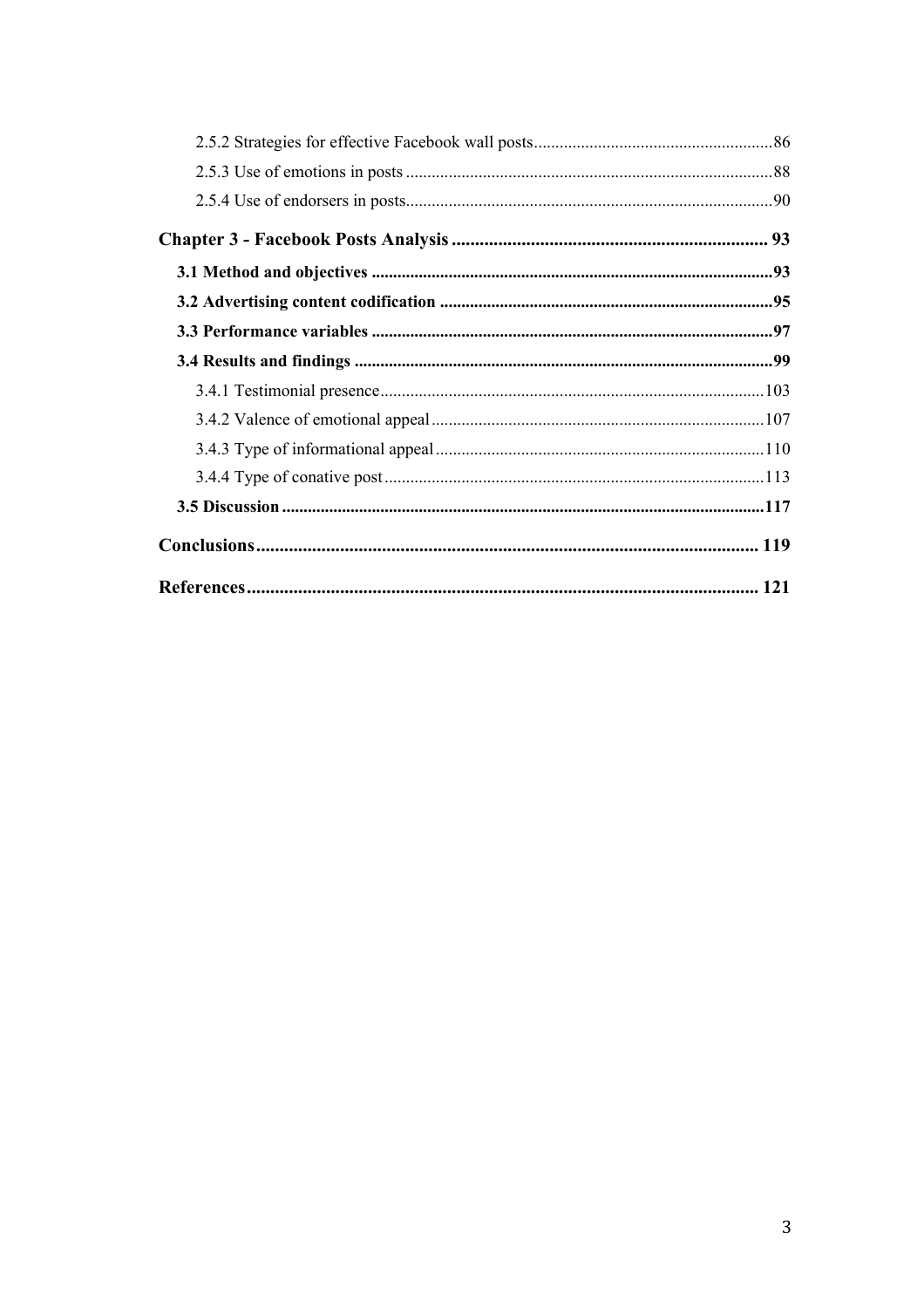### **INTRODUCTION**

The evolution of digital communication and the enormous potential offered by Web 2.0 favored the global affirmation of new Social Media.

Social Media are new innovative tools that collects millions of users all around the globe and they offer several possibilities and opportunities to companies that want to develop communication and marketing strategies while gaining competitive advantage on their competitors.

The latest developments in the field of marketing, communication and information are leading to new innovative business and consumption models, in which users are gaining a leading role and are increasingly important.

Thanks to the higher degree of interactivity possessed by new technologies and social media, companies interact with customers, treat them as organizational assets, learn about them and develop a level of intimacy with them, in order to build long lasting and profitable relationships. This ability of marketing to engage and endear consumers is an important factor contributing to product adoption, thereby driving sales and brand loyalty.

Consumer engagement becomes so the most important concept and the central point of this study.

The final aim of this research work is to carry out an empirical study on a sample of Facebook posts, created by several different fashion brands and placed on their fan pages. The work consists in conducting a content analysis in order to relate the characteristics of the posts to users' engagement.

In the first Chapter we will introduce new technologies and Social Media, giving some definitions of them and describing their evolution. Then we will provide a Social Media classification and we'll explain in a better way, one by one, each category. In the last part of the Chapter, we will focus on description of the most popular social networking sites, which is the category we are interesting in for the purpose of this study, and we will provide a brief comparison between them.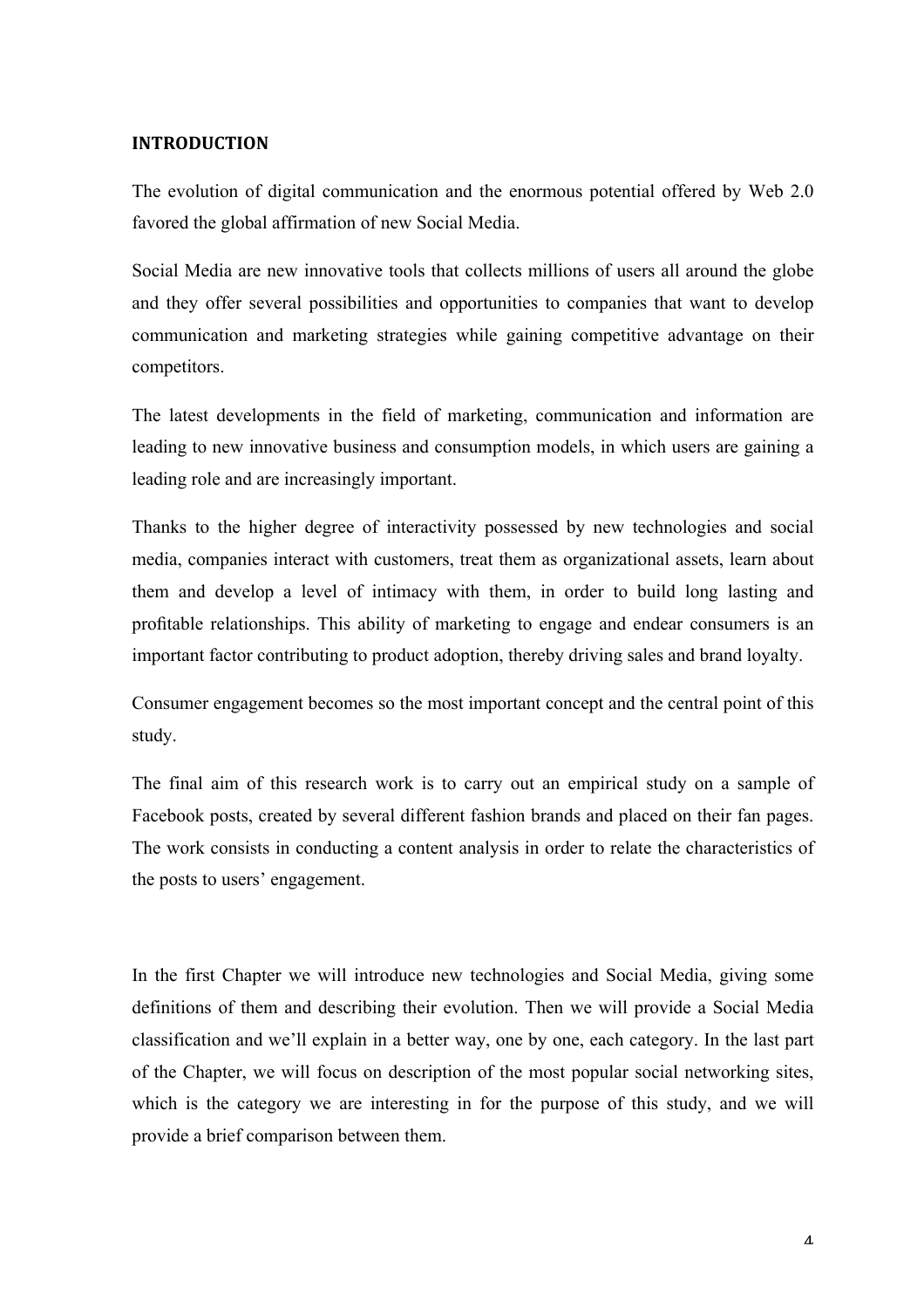In Chapter 2 we will introduce the idea of consumer engagement, that is the main concept of this thesis, and we will proceed with the literature review on this subject. We will talk about consumer online brand-related activities, which have important consequences for products and brands, and about consumer engagement value. We will then give definitions of viral marketing and word of mouth, and we will continue describing all the communication tools (social network, blogs, forum, podcast) that can be used by companies to generate conversations with users and to implement marketing strategies. At the end we will focus on Facebook, that is the most relevant social network for our analysis, and we'll talk about fan pages, its characteristics and best strategies for effective wall post, with particular attention to the use of emotions and the testimonial presence.

In the last Chapter we will show the results of our research work on a sample of 523 posts, created by the most popular fashion brands and published on their fan pages. Results of the analysis will be divided in two part: a simpler preliminary frequency analysis and a more specific analysis with the use of ANOVA. We will explain the methodology we used and the objectives of the study, specifying some research questions. We will describe dependent variables and independent variables, and we will show the results for each one of the most interesting factor variables and their relationship with final measures of user engagement such as number of likes, comments and shares. In the last part of the chapter we will present the final findings, giving answer to our research questions, and we will discuss them and the related implications for companies' marketing and communication strategies.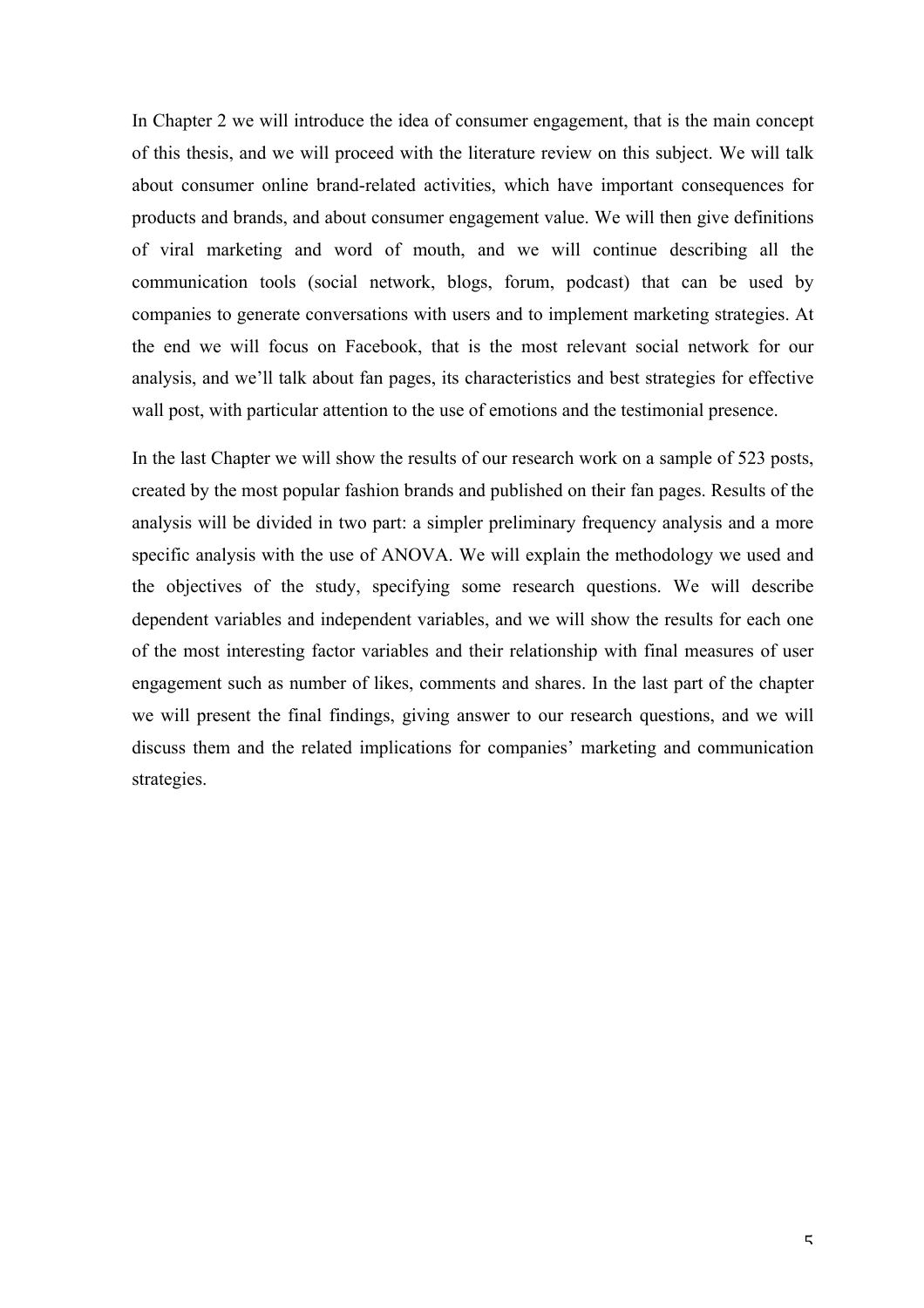#### SUMMARY

#### **CHAPTER 1.
SOCIAL
MEDIA**

Kaplan A. and Haenlein M. (2010) defines Social Media as "a group of Internet-based applications that build on the ideological and technological foundations of Web 2.0, and that allow the creation and exchange of user-generated content. […] Web 2.0 represents the ideological and technological foundation, while User Generated Content can be seen as the sum of all ways in which people make use of Social Media".

User Generated Content (CGC) or Consumer Generated Media (CGM) , are terms used since 2005 to refer to the various forms of content that are publicly available and created by end-users and in order to be considered as such, according to the Organisation for Economic Cooperation and Development, it requires: to be published on a publicly accessible website or on a social networking site, to show a certain amount of creative effort, and to have been created outside of professional routines and practices (OECD, 2007). The easiness in the use of services and interfaces on the Web has allowed the user generate contents to grow to the point of becoming a mass phenomenon, so anyone who has the ability, can produce, upload and share different content on the net, from photos to video movies, from reviews to simple comments on articles, from music to games.

There are several classification of Social Media based on different aspects, but the most used and popular classification is indeed the Kaplan an Haenlein one. They created a systematic classification scheme, based on the two key elements of social media and the theories behind them.

The first element is composed by: *Social Presence* that social media allow between two users, namely the acoustic, visual, and physical contact that can be achieved (It depends on intimacy of the medium and on immediacy of the medium; and *Media richness*, amount of information social media allow to be transmitted in a given time interval.

The second element is represented by: *Self-Presentation*, since in any type of social interaction people have the desire to control the impressions other people form of them and they wish to create an image that is consistent with one's personal identity; and *Self-Disclosure* that is the conscious or unconscious revelation of personal information (thoughts, feelings, likes) consistent with the image one would like to give.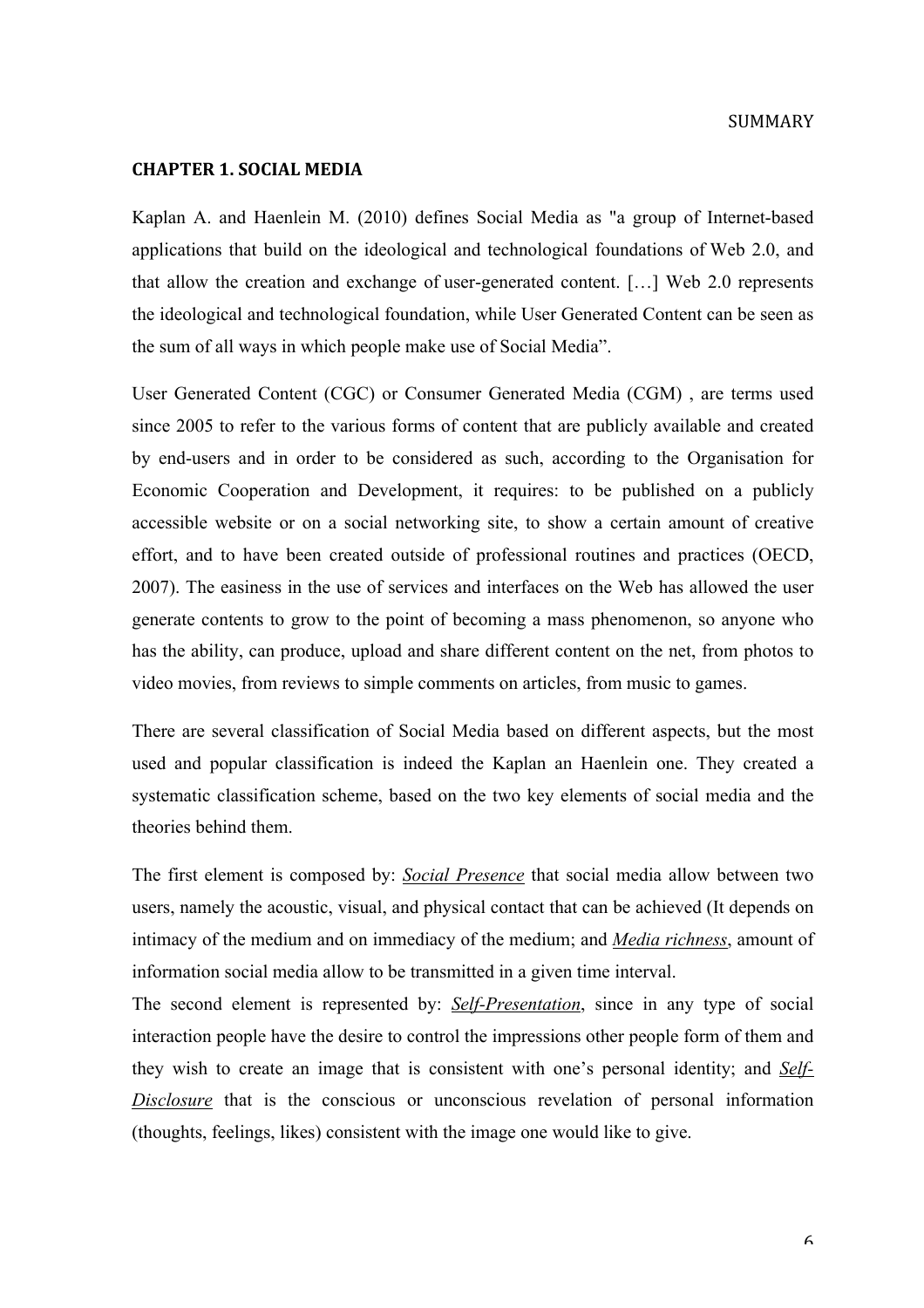|                        |      | Social presence/ Media richness                    |                                               |                                                  |
|------------------------|------|----------------------------------------------------|-----------------------------------------------|--------------------------------------------------|
|                        |      | Low                                                | Medium                                        | High                                             |
| Self-<br>presentation/ | High | <b>Blogs</b>                                       | Social networking sites<br>(e.g. Facebook)    | Virtual social worlds<br>(e.g., Second life)     |
| Self-disclosure        | Low  | <b>Collaborative projects</b><br>(e.g., Wikipedia) | <b>Content communities</b><br>(e.g., YouTube) | Virtual game worlds<br>(e.g., World of Warcraft) |

The combination of the two dimensions leads to the classification in table 1.1

Table 1.1: Classification of social media by social presence/media richness and self-presentation/selfdisclosure. (*Source: Kaplan M., Haenlein M., 2010*)

- 1- Collaborative projects enable the joint and simultaneous creation of content by many end-users and are, in this sense, probably the most democratic manifestation of UGC. The main idea of collaborative projects is that the joint effort of many actors might lead to a better outcome than any actor could achieve individually. The category includes wikis and social bookmarking applications. The most important example is the online encyclopedia Wikipedia, a wiki currently available in more than 230 different languages.
- 2- Blogs, which represents the earliest form of Social Media, are special types of websites that usually display date-stamped entries in reverse chronological order. There are many different types of blogs, differing not only in the type of content (by genre or by media type), but also in the way that content is delivered or written (personal blog, corporate blog, reverse blog).
- 3- The main objective of content communities is the sharing of media content between users. After registering for an account, individuals upload their materials, describe them, and make them publicly available. Content communities exist for a wide range of different media contents: text, audio, video. The most popular content communities are: YouTube for videos, Flickr for sharing photos, Slideshare for PowerPoint presentations.
- 4- Social networking sites are applications that enable users to connect by creating personal information profiles, inviting friends and colleagues to have access to those profiles, and sending e-mails and instant messages between each other. These personal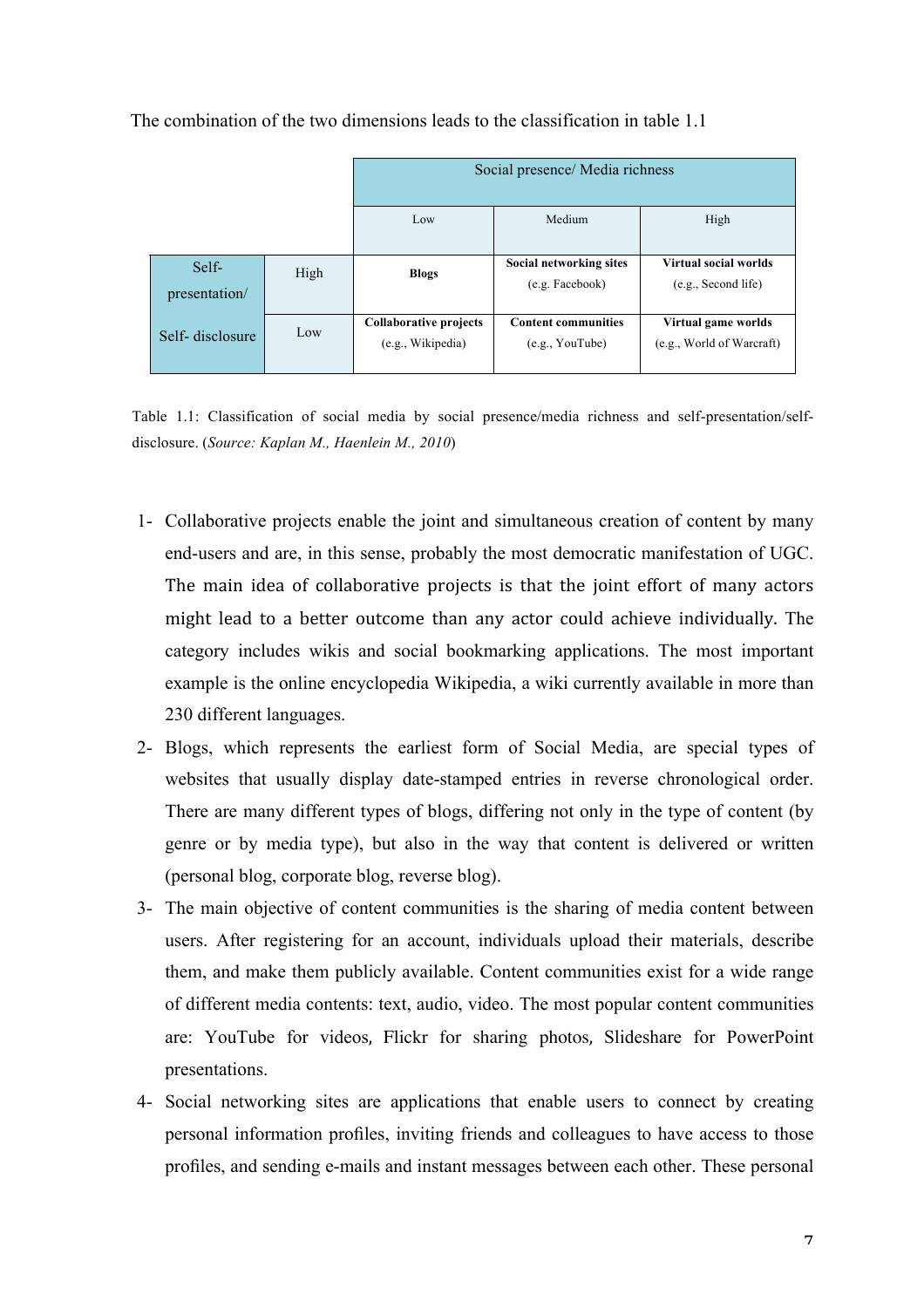profiles can include any type of information, including photos, video, audio files, and blogs. Social networking sites allow us to digitally represent our connections with other users and to model our network of social relationships by requesting and accepting "friends".

5- Virtual game/social worlds are platforms that replicate a three dimensional environment in which users can appear in the form of personalized avatars and interact with each other as they would in real life. In this sense, virtual worlds are probably the ultimate manifestation of Social Media, as they provide the highest level of social presence and media richness of all applications discussed thus far. The most popular examples are World of Warcraft and Second Life.

For the relevance of our study, the most important category on the social media classification scheme is the one of social networking sites and, in particular, in chapter 3 our attention will focus only on Facebook.

According to characteristics such as number of users (Figure  $1.1$ )<sup>1</sup>, number of monthly visits, time spend by average user per month and estimated user worth, the most popular and famous social networking sites are: Facebook, Twitter, Google+, LinkedIn and Pinterest.



#### **CHAPTER
2.
CONSUMER
ENGAGEMENT
AND
SOCIAL
MEDIA
MARKETING**

#### *Consumer
engagement
and
CGC*

Thanks to the higher degree of interactivity possessed by new technologies and social media, companies interact with customers and try to engage them trough several marketing actions and promotional campaigns, in order to build long lasting relationships. This ability of marketing to engage and endear consumers is an important factor contributing to product adoption, thereby driving sales and brand loyalty.

<sup>1</sup> Number of users on most popular social networking sites. (2012)

<sup>(</sup>*Source: Infographic by Go-gulf.com. http://ijustdid.org/2012/06/social-media-users-comparison*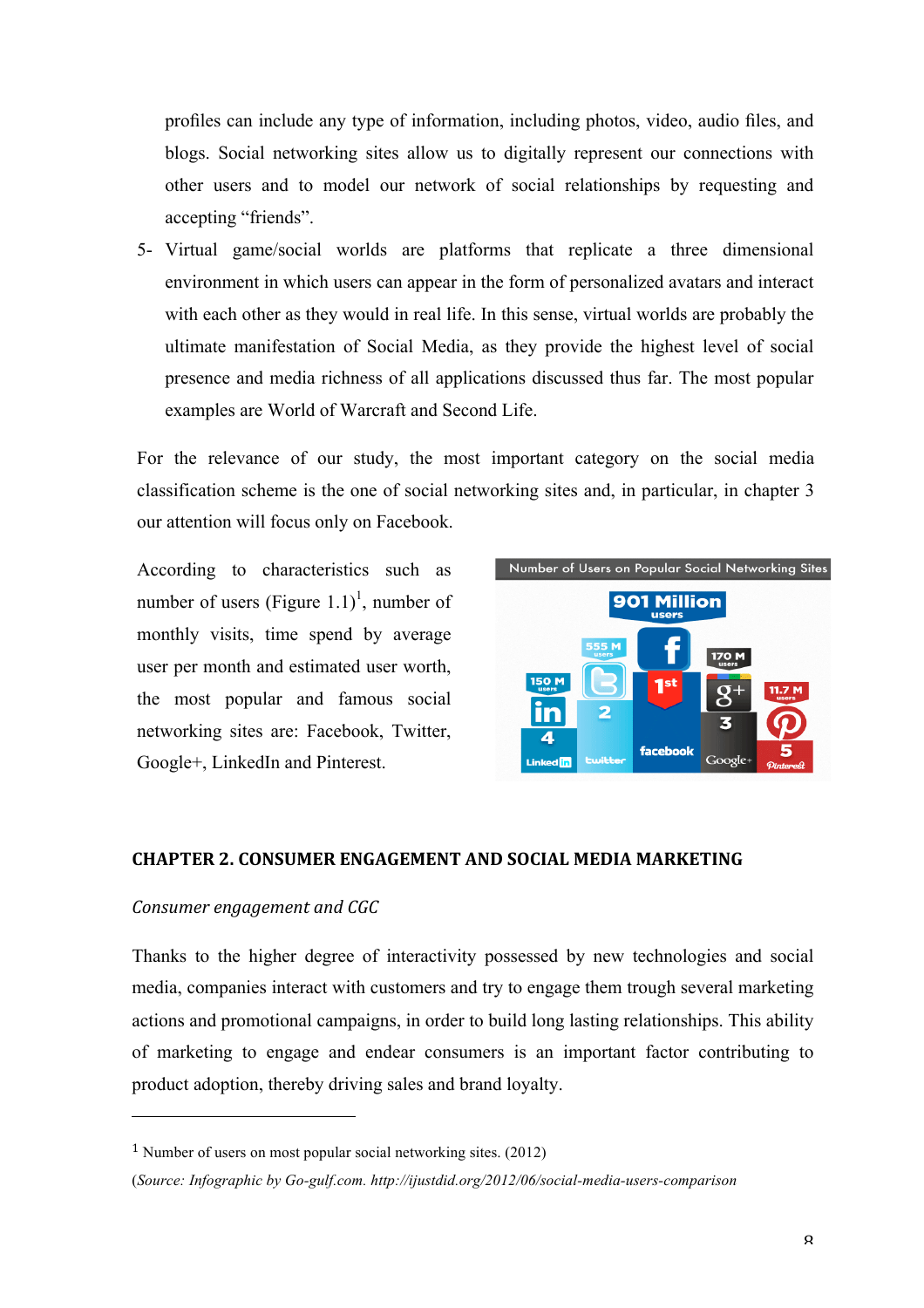Customer engagement is considered as a behavioral manifestation toward the brand or firm that goes beyond transactions (Verhoef et al., 2010).

Examples of customer engagement behaviors include: talking about the brand to friends and family, word-of-mouth activity, recommendations, helping other customers, blogging and writing reviews. In the Web 2.0 context, consumer engagement is visible through the means of publishing, posting comments, subscribing, bookmarking, emailing and networking. When measuring engagement, the level of user interaction is an obvious and important component, and each of the users' action indicate a different level of engagement (consumer online brand-related activities can be categorized into three dimensions that correspond to a path of gradual involvement with brand-related content on social media: consuming, contributing and creating). A user who comments on an organizational post on a corporate blog is at a higher level of engagement than one who simply reads the post.

Customer engagement is also strictly related to the concept of Customer Generated Content, since the creation of content from users, and more specific from consumers, is considered the expression of the highest level of involvement and engagement. Consumers, especially those who are members of active communities, are capable, skillful and proficient, in the creation of high-quality consumer generated content, with high resonance among other Internet users. The growth of UGC has been astounding and commercial firms have been quick to seize upon UGC as a new way to promote and create engagement with their brands.

Customers can generate value to the firm through more ways than only their purchase behavior. Thus, firms should focus on customer engagement value (CEV), which offers a more complete evaluation of how much an individual customer is contributing to the firm in multiple ways. According to Kumar et al. (2010) the value of customer engagement is comprised of four core dimensions: customer purchasing behavior, customer referral behavior, customer influencer behaviorand
customer knowledge behavior.

### *Viral
Marketing
and
Word
of
Mouth*

The technological innovation of the last decade has changed the way in which companies and people communicate. It is necessary, nowadays, that organizations begin to develop non-conventional marketing strategies, relying on tools offered by the Web 2.0 and the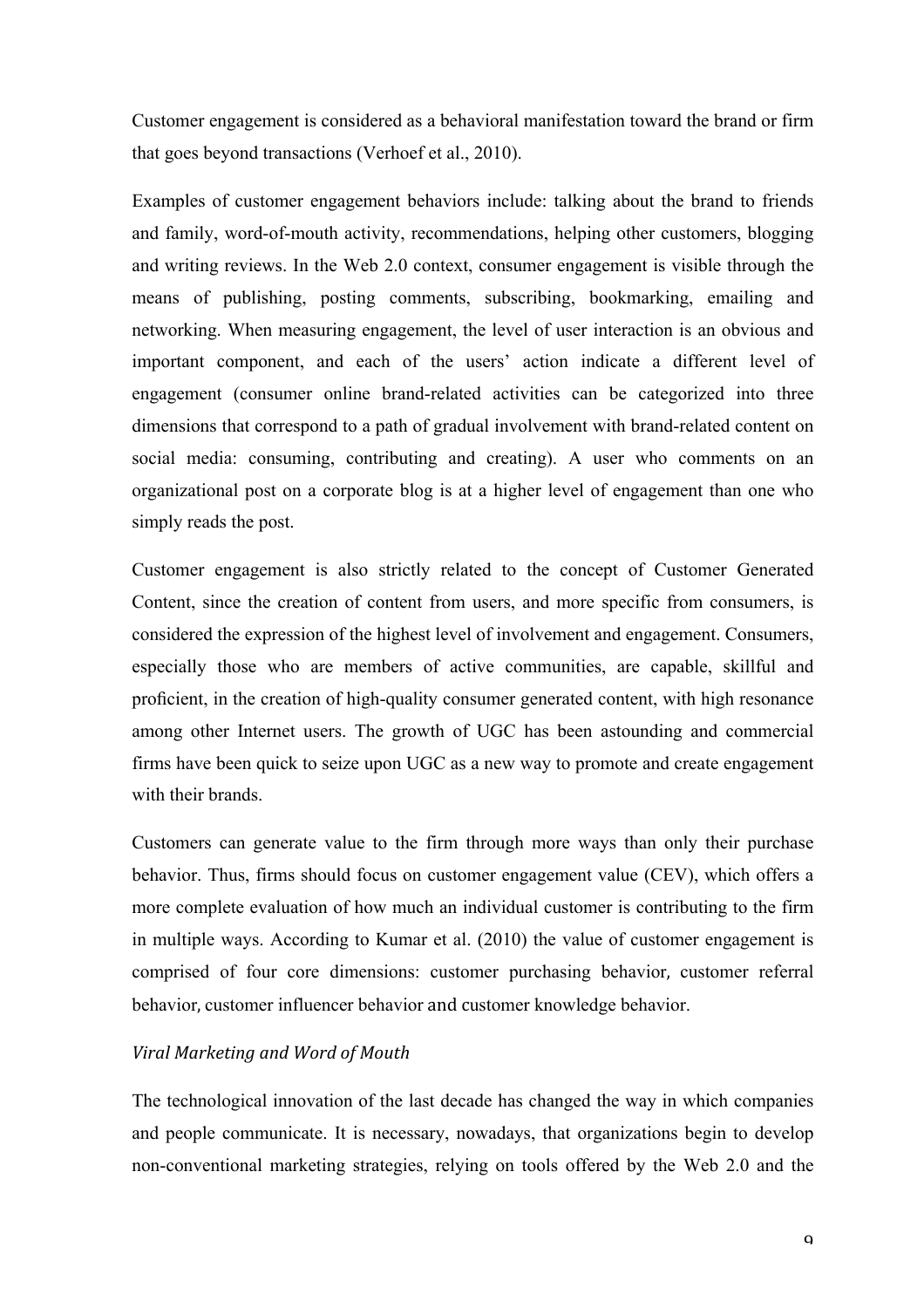ease of connection, relationship and distribution of content. Connected marketing, viral marketing, word of mouth, and use of social media as new communication tools are all concepts related to non-conventional marketing.

Word-of-Mouth is the sharing of information about products, services or promotions between a consumer and a friend or colleague. The transfer of information that spontaneously takes place between people, such as friend's advices or recommendations for example on products or services, can influence the purchasing behavior more than any advertisement. The interaction between word of mouth and the exponential growth of social media leads to viral marketing. Viral marketing can be defined as "electronic word of mouth whereby some form of marketing message related to a company, brand, or product is transmitted in an exponentially growing way, often through the use of social media applications" (Kaplan & Haenlein, 2011). Viral marketing is the promotion of a company or its products and services through a persuasive message designed to spread, tipically online, from person to person.

### *Marketing
and
communication
through
social
media*

Web 2.0 offers a variety of communication tools that can be used by companies to generate conversations with users and to implement marketing strategies. The most used tools, in addition to a corporate website necessary to provide a physical presence of the company in the Internet, are represented by social networks, blogs, forums, podcasts. Thanks to these tools, the company is able to develop a relationship with its stakeholders based on conversations, which contents are constantly exchanged and enriched by all users. This will form a bond of trust between group members and the company itself, whose business proposals can be discussed and be useful to spread the brand image and product value, influencing purchasing decisions. Consumers, in fact, if involved, are more likely to express their own opinions and experiences about a product or brand and this generates a fruitful exchange of information.

#### *Communicating
and
promoting
through
Facebook*

Facebook is now the most popular and used Social Network in the world with over 900 million users. Facebook's potential, in communication and marketing field, is high and, if exploited in the right way, can provide a great advantage for companies. This potential depends on an effective use of the different tools and services provided by Facebook, in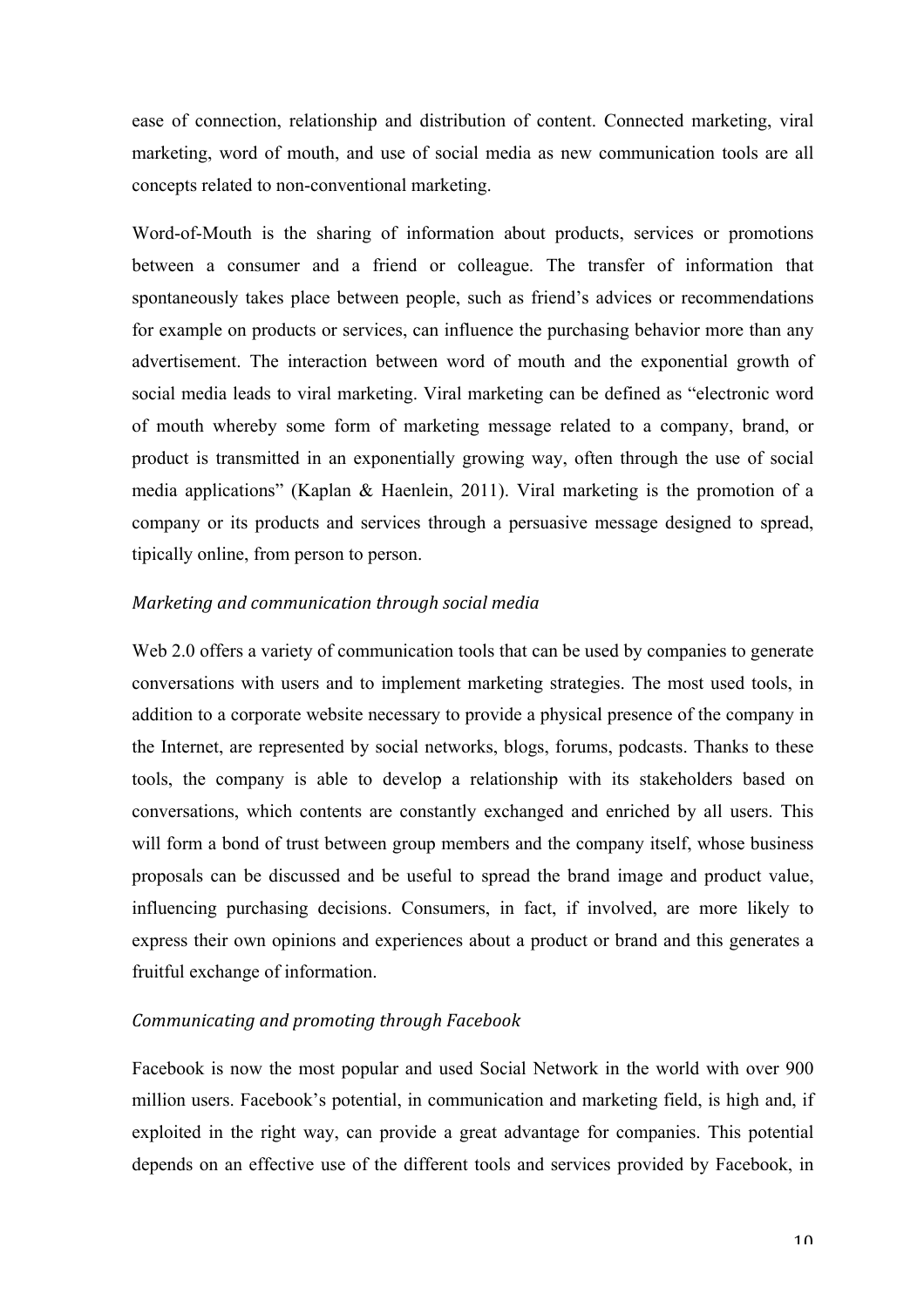particular the possibility to create fan pages, the most used Facebook's tool by companies to promote their products and brands. A fan page is like a corporate website internal to the Social Network and it is composed by several sections. Public profiles allows administrators to use Insights, in order to monitor statistics related to the page. Facebook Insights, the free metrics dashboard and analytics tool for fan pages, provides page administrators with visibility into how their posts and content are engaging fans. It also allows companies to get to know the characteristics of their audience, so that they can define more targeted communication strategies.

General strategies and tips for effective Facebook wall posts are: keep the post short and sweet, post when people are listening, determine the best day to post, use instructions, use "softer sell" keywords and ask questions at the end.

Other key elements that can characterize the content of a post and that can have a fundamental role in generating user engagement are the use of emotions in posts and the use of endorsers/testimonial.

1- We can define an emotion simply as a valenced affective reaction to perceptions of situations. Several studies focused on the emotional responses to advertising and some scholars have attempted to order the universe of emotions by identifying a set of basic or fundamental emotions, although there is no widespread agreement concerning the number or the nature of basic emotions. Laros F. (2002) developed a hierarchy of consumer emotions (the one we will use in our research work) that distinguishes between positive and negative affect, and composed by three levels: the superordinate level with positive and negative affect, the basic level with four positive emotions (contentment, happiness, love, and pride) and four negative emotions (sadness, fear, anger, and shame), and the subordinate level with 42 specific emotions based on Richins' (1997) CES.

2- There are different types of endorsers but companies usually tend to use a celebrity endorser, "a person widely known to the public for his or her achievements in areas other than that of the product class endorsed" (Friedman, Termini and Washington, 1977). Celebrity endorsers are considered to be highly dynamic, with attractive and engaging personal qualities and, in some cases, they may even be perceived as competent to discuss the product. The use of one of the different types of endorsers or testimonials can be more or less effective depending on different factors such as the type of product and the type of audience.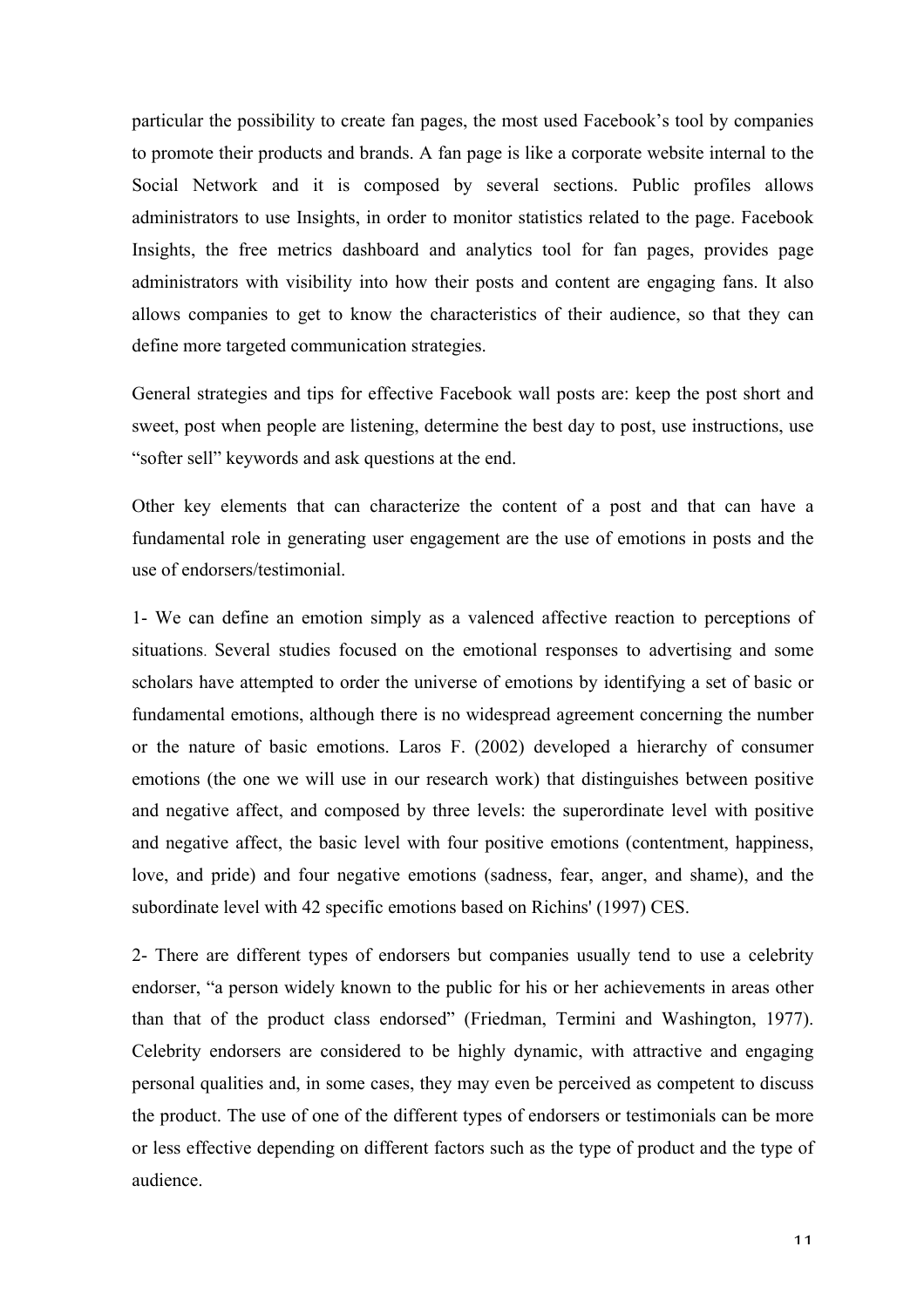# **CHAPTER
3.
FACEBOOK
POSTS
ANALYSIS**

The aim of this research work was to carry out an empirical study on a sample of posts, created by several different fashion brands and placed on their fan pages. The work consists in conducting a content analysis in order to relate the characteristics of the posts to users' engagement.

Specifically, the content analysis will be conducted on a sample of 523 posts, created by popular and famous fashion brands such as Bulgari, Gucci, H&M, Zara, Ralph Lauren, Gap, Guess, United Colors of Benetton, Sisley (etc.). The sample contained messages posted between January 2011 and May 2012 in the brand's official Facebook fan pages.

The main purpose, as already said, is to evaluate and study the relationship between different types and characteristics of posts and the degree of user engagement they generate. To do so we need to proceed, first of all, with the identification of categories (independent variables) that represent the universe of information that will be extracted during the content analysis, we need to identify specific dimensions for each category, and finally we need to relate and test the effect of each factor on the dependent variables that measure engagement.

Summary table 3.1 shows all the independent and dependent variables we used in the analysis:

| <b>Independent variables</b> | <b>Dependent variables</b> |                    |
|------------------------------|----------------------------|--------------------|
| Brand name                   | Conative post              | Number of comments |
| Post Type                    | Valence of the post        | Number of shares   |
| Category of product/service  | Post length                | Number of likes    |
| Endorser/Testimonial         | Presence of images         | Acceleration       |
| Type of appeal               | Presence of video          | Virality rate      |
| Valence of emotional appeal  | Day of the week            |                    |
| Type of emotion              | Hour of the day            |                    |
| Type of informational appeal | Presence of link           |                    |
| Type of post goal            | Type of link               |                    |

Once extracted all the needed information through the classification of the advertising content in the different categories and dimensions, there have been two steps of analysis: a preliminary analysis and a more in depth final analysis.

The first step was a preliminary analysis on the composition of variables based on frequency and percentage of the dimensions of each category found during the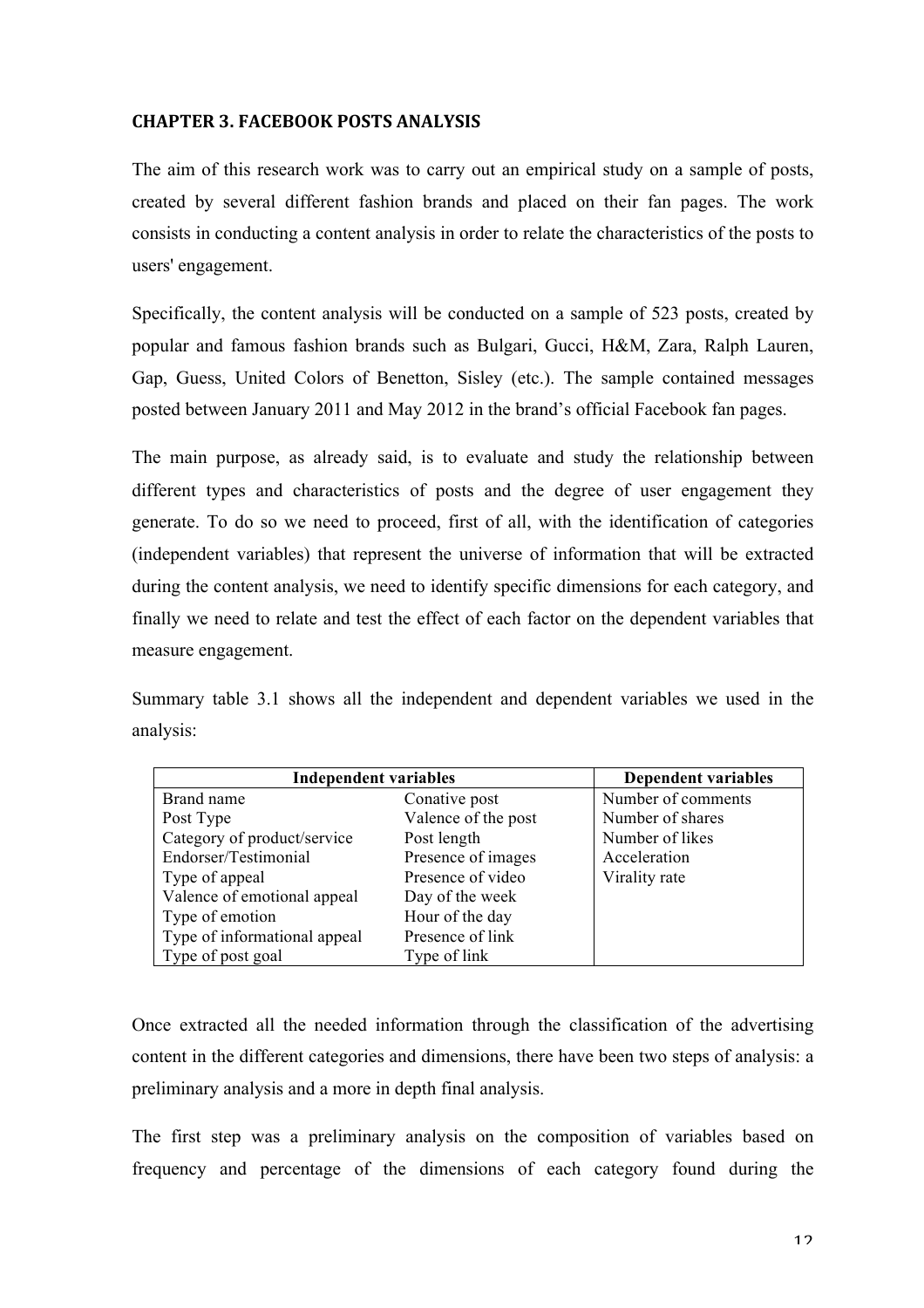classification of posts, while the second step was a more detailed and specific analysis through the use of statistical tools such as ANOVA (analysis of variance), essential to study the relationship between independent and dependent variables and to evaluate the effects of different characteristics of posts on the final user engagement that they are able to generate.

The study has produced different results not all equally statistical significant. The relation between some factor variables and the dependent variables in some cases has led to no significant effect, and for this reason we have decided to omit them in the presentation of results. For the relevance of this study, we preferred to focus our attention only on the variables that have led to more significant effects, investigating them and reaching more interesting final findings both in terms of results and in terms of implications for companies in the marketing and communication use of Social Media.

The factor variables we have decided to focus on are the use of testimonials, the valence of emotional appeal, the type of informational appeal and the type of call to action.

According to these variables and in order to make the objectives of this study more specific and easily understandable, we have specified some research questions:

- 1. Does the testimonial presence have some kind of effect on consumer behavior and is it able to increase the results of the dependent variables such as number of likes, comments and shares? And what is the type of testimonial who generates the highest level of user engagement?
- 2. Is the use of emotions in posts able to influence consumers? Are positive emotions more effective than negative emotions, for the purposes of the promotional campaign?
- 3. Does the type of informational appeal impact on consumers' behavioral reactions? Which is the type of posts, among the informative ones, that consumers are more motivated to like, comment and share?
- 4. Companies are strongly used to create and publish posts with a conative goal, but which type of call to action receive more attention among users and results more effective in terms of engagement and virality?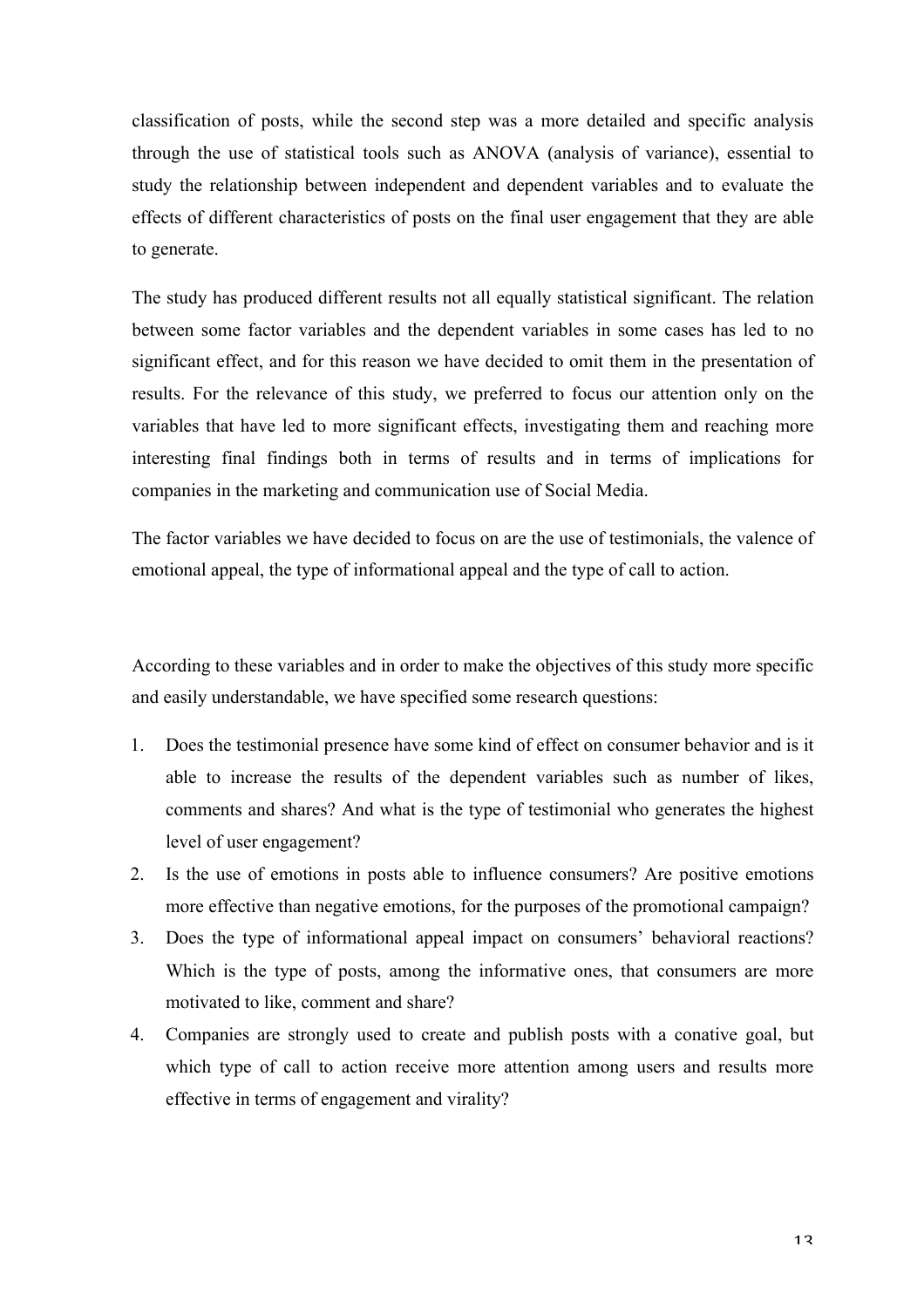### *Testimonial
presence*

In 45% of posts companies have not used endorser or testimonial figure, while the sum of all the different categories of testimonials represent the 51,2% of posts. Companies prefer to use testimonials and the most used category in the sample is the one of ordinary person with the 31% of posts, while the use of a celebrity corresponds to only 8,2% of cases. This choice can be explained by the higher cost of using a celebrity and the companies' belief that an ordinary person is more attractive and credible for the consumer, who has the possibility in this way to recognize itself in the testimonial figure and its needs.

1- Results of the ANOVA show that the testimonial presence in the advertising content has a strong impact on consumers and it is able to increase the number of likes and shares. In particular, answering to the first research question, the type of testimonial that generates the highest level of user engagement is the one of celebrities, on which companies should focus when planning a promotional campaign.

# *Valence
of
emotional
appeal*

Posts from our sample that have an emotional appeal are only the 11,3%, whereas the majority (88,5%) have an informational appeal. According to these numbers, companies prefer to use informative posts, relying on emotions only in some cases, maybe because of the risks and the uncertain result of this choice.

However, among posts with emotional appeal, companies tend to use positive emotions rather than negative emotions. The 91,5% of posts contains a positive emotion and in particular the most used are love, excitement and happiness. The remaining 8,5% of posts contain, instead, a negative emotion. In general we can say that companies usually prefer to communicate positive emotions in their posts because they want to create a positive, strong and reliable brand image.

2- Our finding from the analysis of variance is very interesting. Posts that contains emotions can elicit consumers reactions since they are considered to be the most interesting and attractive. Although positive emotions are obviously the most used by companies, we found out that negative emotions, consistently with some recent literature, are sometimes more effective in capturing users' attention, leading to an higher degree of engagement (more comments and likes).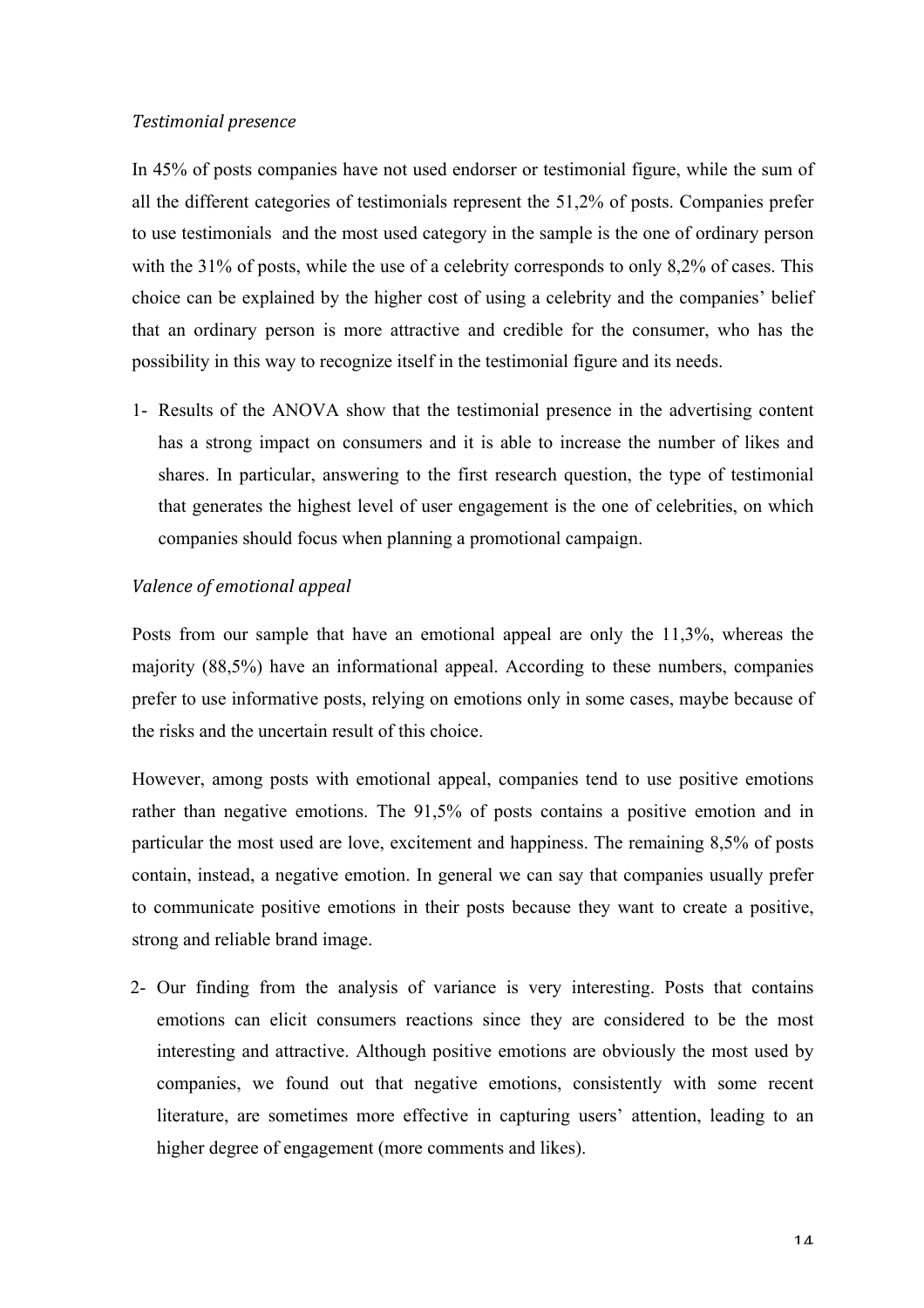### *Type
of
informational
appeal*

Focusing on the 88,5% of posts with informative appeal, the preliminary analysis shows that the type of informative appeal is almost equally divided between intangible attributes and tangible attributes, with a small prevalence of the intangible category. The valid percentage of posts based on intangible attributes is, in fact, the 55,7% whereas the one of posts that contains descriptions of tangible attributes is the 44,3%. From these numbers we deduce that companies in their Facebook fan pages are used to publish posts relying on promotion of both intangible and tangible attributes. This simultaneous presence of both type of attributes is also due to the specific fashion industry. When consumers are buying something, fashion industry is in fact characterized by the evaluation of tangible attributes such as fabric, shape, color of products, and intangible attributes such as fashion trends, quality or price.

3- According to the ANOVA and answering to our third research questions, we can say that companies are used to publish on their Facebook fan pages posts that rely on promotion of both tangible and intangible attributes. We found out that, for the specific characteristics of the fashion industry, intangible attributes generate more engagement and involvement in terms of likes and shares than tangible ones.

#### *Type
of
conative
post*

Posts with a conative goal are the majority in the sample with the 43,2%. The preliminary analysis of type of conative posts shows that 67,7% of posts has a call to action related to the post, while 32,3% of posts has a call to action related to the brand. From these numbers we can deduce that posts that stimulate an action referred to the post itself such as like, comment or share it, are preferred by companies to posts that suggest an action referred to the brand, such as try or buy a product or services. The main reason is that an action referred to the post is actually easier and less demanding for users. Moreover the action of buying a product can be considered only a consequence and the final result of a promoting campaign that has different intermediate goal before that.

4- After all the analysis we can say that, among posts with a conative goal, companies prefer to use a call to action related to the post that generate more comments and shares and results more engaging, even though on the other hand a call to action related to the brand is able to attract more likes.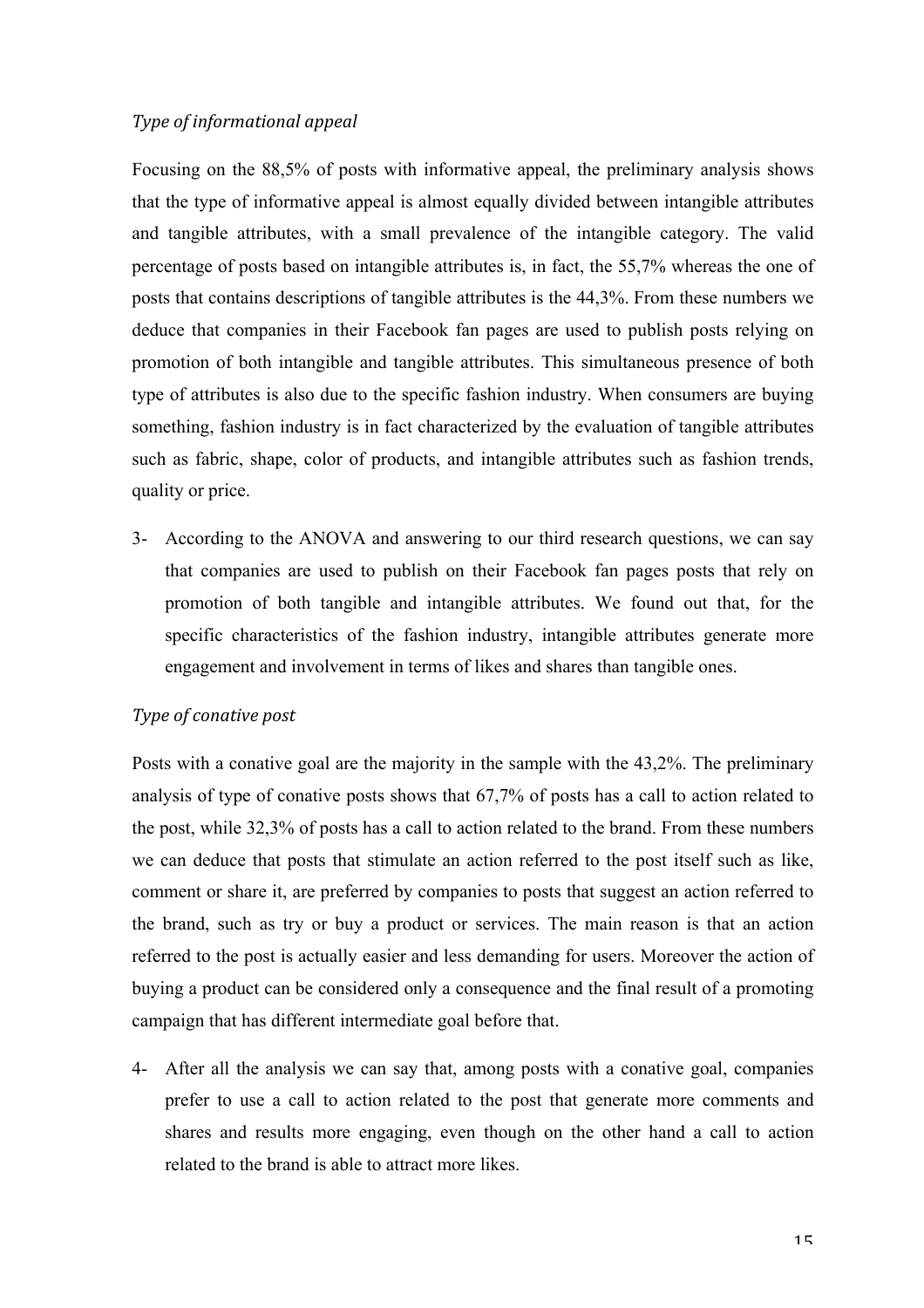#### **CONCLUSION**

Social Media have gained a fundamental role in communication and marketing strategies and, for this reason, companies must take great care with the findings and results of this study. For companies it is very important, when managing fan pages and brands' Facebook presence, to create high quality contents and to exactly know the users' behavioral dynamics on the social network, in order to reach the higher user engagement possible. For an effective result and in order to create successful promotional campaigns, they need to know what drives engagement and they need to keep things in line with their fans' needs. Posts of brands' Facebook fan pages can have different characteristics and their content can have different effects on different consumers.

For this reason, our analysis can be very useful in this field and can help companies in developing their Facebook publishing strategies.

This research work and results of the analysis show that there are different factor variables such as use of emotion, testimonial presence and focus on intangible attributes, that can have strong impact on final measures of user engagement such as number of likes, comments and shares. This study, however, is not supposed to be an end point, since it has several limitations and further research is needed.

Our empirical study provides support to scholars and researches' already existing theories, important findings but also several avenues for further investigation.

In particular, with regard to the testimonial presence, results has shown that there is big difference not only between different categories of testimonial, but even within the category of celebrity. This finding might deserve further investigation and it will be very interesting a more specific study only on celebrities' differences.

Finally, future research should also focus on another starting point given by the analysis of the use of emotions. Users tend to highly share posts with positive emotions, but negative emotions generate stronger reactions and more comments. This is a remarkable finding, consistent with some literature on emotions, and it would be interesting a deeper research study, in order to find possible explanations to this users' behavior reaction.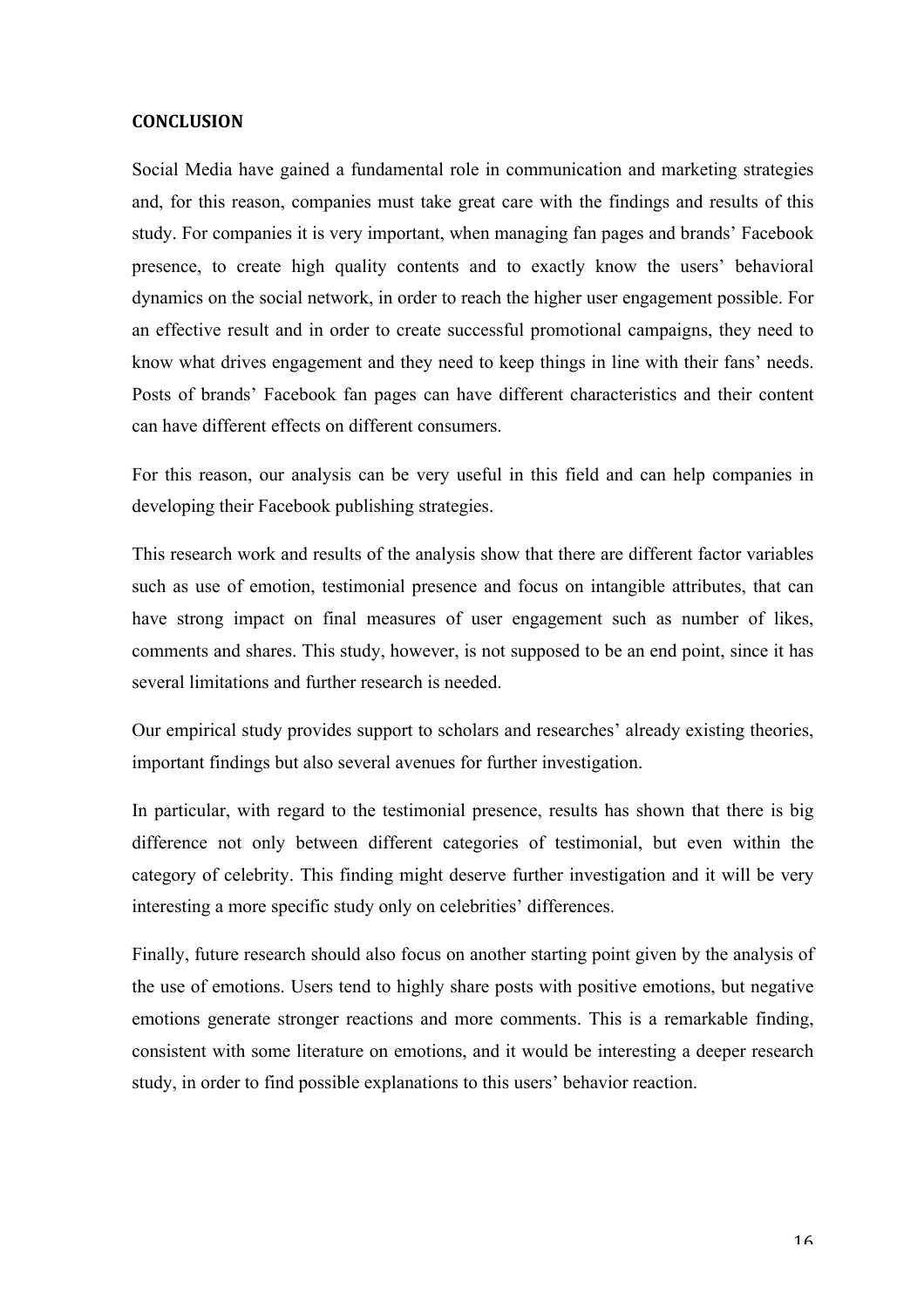#### **REFERENCES**

Ahuja V. & Medury Y., *"Corporate blogs as e-CRM tools – Building consumer engagement through content management"*, Journal of Database Marketing & Customer Strategy Management 2010.

Albuquerque P., Pavlidis P., Chatow U., Chen K., Jamal Z., *"Evaluating Promotional Activities in an Online Two-Sided Market of User-Generated Content"*, Marketing Science, 2012, 31(3), 406-432.

Arnhold U. & Burmann C., *"User generated branding: An exploration of a new field of study"*. Proceedings of the 5th Thought Leaders International Conference on Brand Management, Athens, Greece, (2009).

Atkin C. & Block M., *"Effectiveness of celebrities endorsers"*, Journal of Advertising Research, 1983, 23(1) 57-61.

Bagozzi R., Gopinath M, Nyer P., *"The role of emotions in marketing"*, Journal of the Academy of Marketing Science, 1999, 27(2) 184-206.

Bell M.*,"Virtual Worlds Research: Past, Present & Future", Indiana University*. Retrieved 2012-07-29

Benkler Y., *"La ricchezza della rete. La produzione sociale trasforma il mercato e aumenta le libertà"*, Università Bocconi, 2007.

Bijmolt T., Leeflang P., Block F., Eisenbeiss M., Hardie B., Lemmens A., Saffert P., *"Analytics for Customer Engagement"*, Journal of Service Research, 2010, 13(3).

Borges B., "*Marketing 2.0",* Wheatmark, Tucson (USA), 2009.

Boyd D.M. & Ellison N.B., *"Social network sites: definition, history, and scolarship"*, Journal of computer-mediated communication, 2007.

Brown J, Broderick A. & Lee N., *"Word of mouth communication within online communities: conceptualizing the online social network"*, Journal of Interactive Marketing, 2007, 21(3).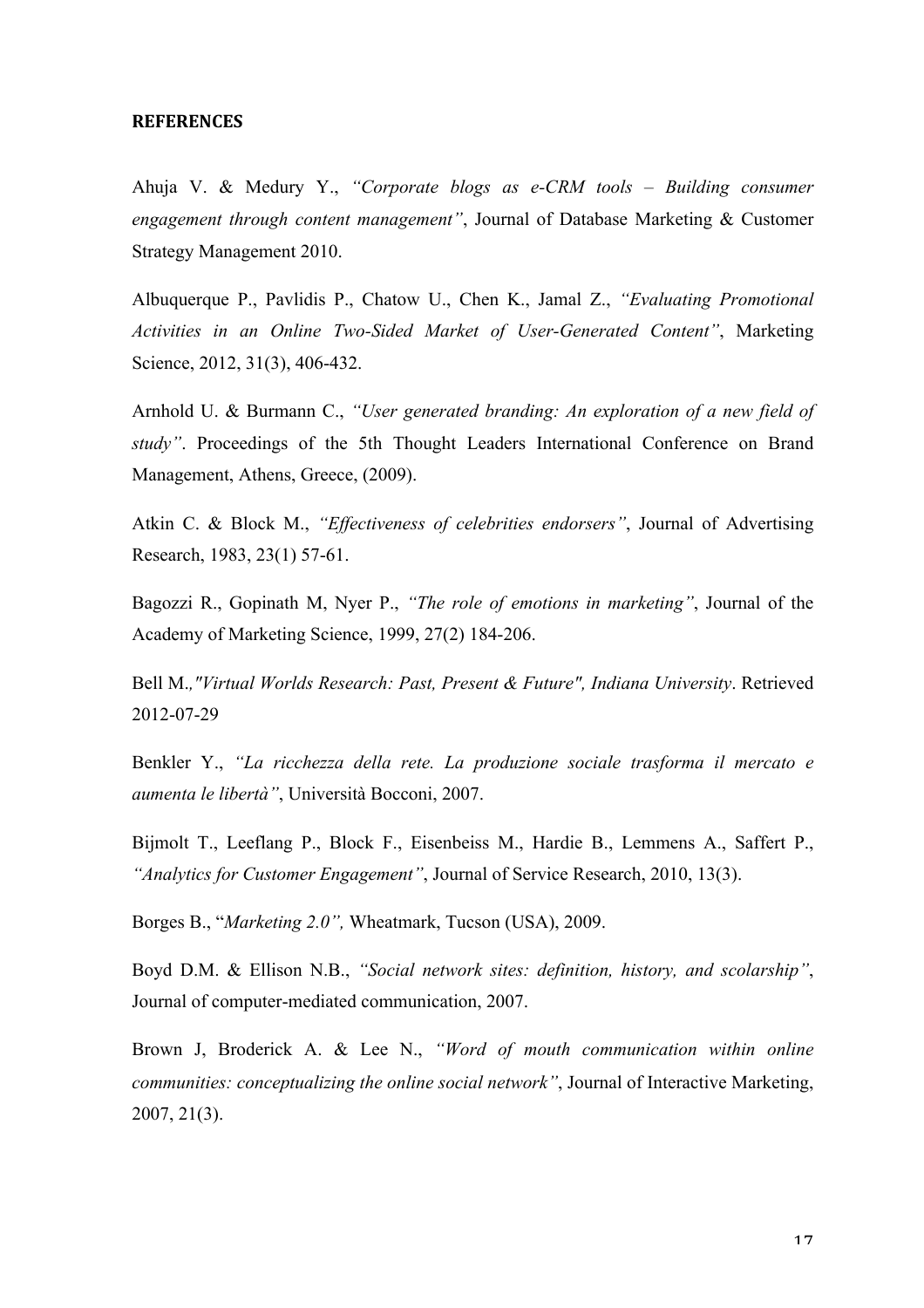BuddyMedia, Data report *"Strategies for effective Facebook wall posts: a statistical review"*, 2011.

Castells M., "*The theory of the network society",* Blackwell Publishing, Oxford, 2006.

Daft R. & Lengel R., *"Organizational information requirements, media richness, and structural design"*, Management Science, 1986, 32(5), 554-571.

Dholakia R. & Sternthal B., *"Highly credible sources: persuasive facilitators or persuasive liabilities?"*, Journal of Consumer Research, 1977, 223-232.

Edell J. & Burke M., *"The power of feelings in understanding advertising effects"*, Journal of Consumer Research, 1987, 14(4).

Ellison N.B., Lampe C., & Steinfield C*., "Social Network sites and society: current trends and future possibilities"*, Interactions Magazine (16) 1, 2009.

Evans D., "*Social Media Marketing: An hour a day",* Wiley Publishing Inc., Indianapolis, 2008.

Fader P. & Winer R., *"Introduction to the Special Issue on the Emergence and Impact of User-Generated Content"*, Marketing Science, 2012, 31(3), 369-371.

Fraser M. & Dutta S., *"Throwing sheep in the boardroom"*, Cornwall, UK: Wiley, 2008.

Friedman H. & Friedman L*., "Endorser effectiveness by product type"*, Journal of Advertising Research, 1979, 19(5) 63-71.

Friedman H., Termini S., Washington R., *"The effectiveness of advertisements utilizing four types of endorsers"*, Journal of Advertising, 1977, 22-24.

Ghose A., Ipeirotis P., Beibei L., *"Designing Ranking Systems for Hotels on Travel Search Engines by Mining User-Generated and Crowdsourced Content"*, Marketing Science*,* 2012, 31(3), 493-520.

Goldenberg J., Libai B. & Muller E., *"Talk of the network: a complex systems look at the underlying process of word-of-mouth"*, Marketing Letters, 2001, 12(3), 211-223.

Hendler J. & Golbeck J., 2008, *"Metcalfe's law, Web 2.0, and the Semantic Web"*, 14-20.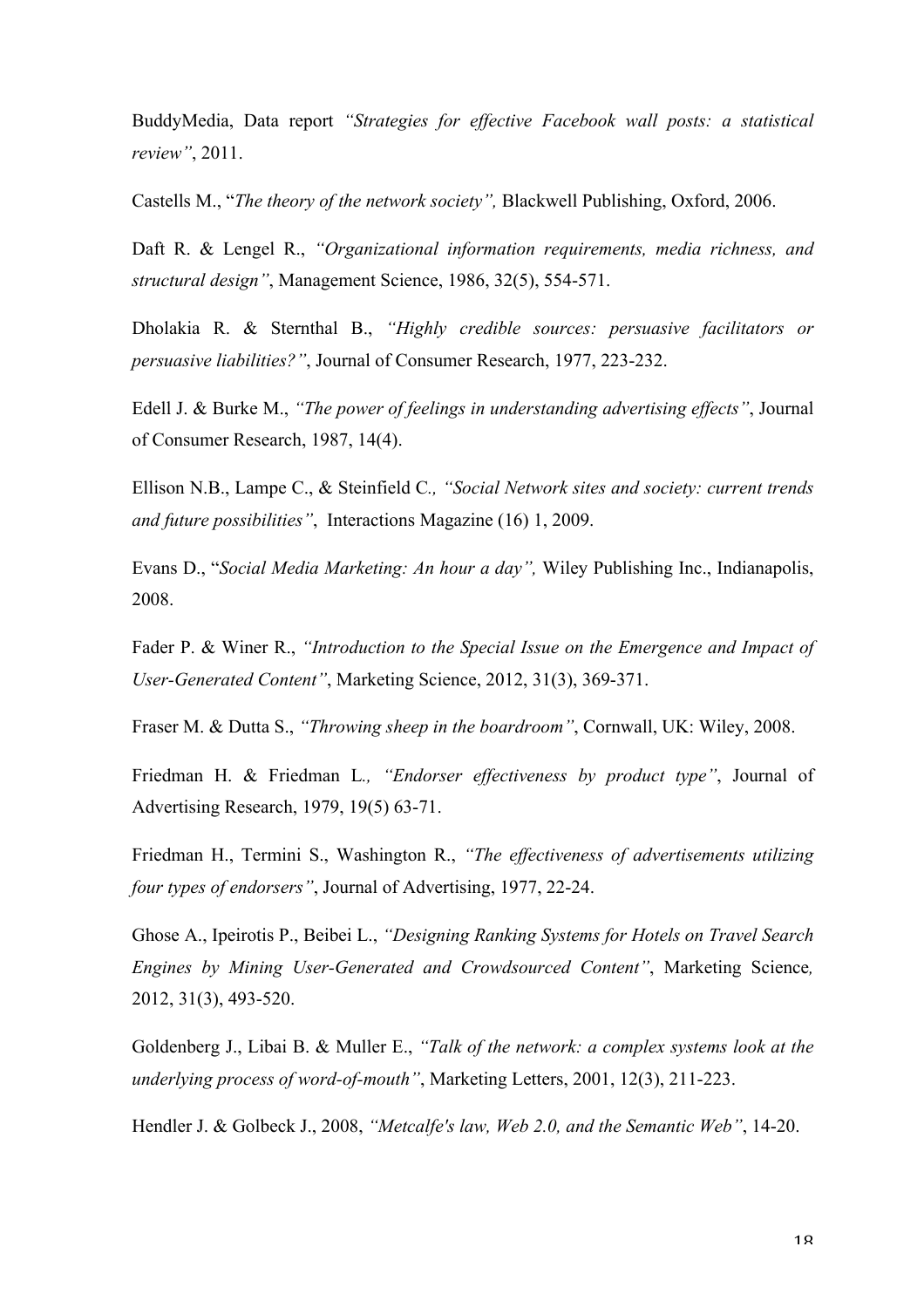Hennig-Thurau T., Malthouse E., Friege C., Gensler S., Lobschat L., Rangaswamy A., Skiera B., *"The Impact of New Media on Customer Relationships"*, Journal of Service Research, 2010, 13(3).

Holbrook M. & Batra R., *"Assessing the role of emotions as mediators of consumer responses to advertising"*, Journal of Consumer Research, 1987, 14(3).

Hollebeek L., *"Exploring customer brand engagement: definition and themes"*, Journal of Strategic Marketing, 2011, 19(7), 555-573.

Hovland C. &Weiss W., *"The influence of source credibility on communication effectiveness"*, Public Opinion Quarterly, 1951, 635-650.

Hoyer W., Chandy R., Dorotic M., Krafft M., Singh S., *"Consumer Cocreation in New Product Development"*, Journal of Service Research, 2010, 13(3).

Kamen J., Azhari A., Kragh J., *"What a spokesman does for a sponsor"*, Journal of Advertising Research, 1975, 16, 17-24.

Kaplan A.M. & Haenlein M., *"Two hearts in three-quarter time: How to waltz the social media/viral marketing dance"*, Kelley School of Business, Indiana University, 2011.

Kaplan A.M. & Haenlein M., *"Users of the world, unite! The challenges and opportunirties of Social Media",* Kelley Business of School, Indiana University, Business Horizons, 2010, 53, 59-68.

Kawasaky G., *"The art of the start",* Pinguin Group Inc., New York, 2004.

Kelman H., *"Processes of opinion change"*, Public Opinion Quarterly, 1961, 25(1) 57-78.

Kirby J., Marsden P., "*Connected Marketing*"*,* Butterworth-Heinemann, Oxford, 2006.

Kumar V., Aksoy L., Donkers B., Venkatesan R., Wiesel T., and Tillmanns S., *"Undervalued or Overvalued Customers: Capturing Total Customer Engagement Value"*, Journal of Service Research, 2010, 13(3) 297-310.

Laros F. & Steenkamp J., *"Emotions in consumer behavior: a hierarchical approach"*, Journal of Business Research, 2005, 58 1437-1445.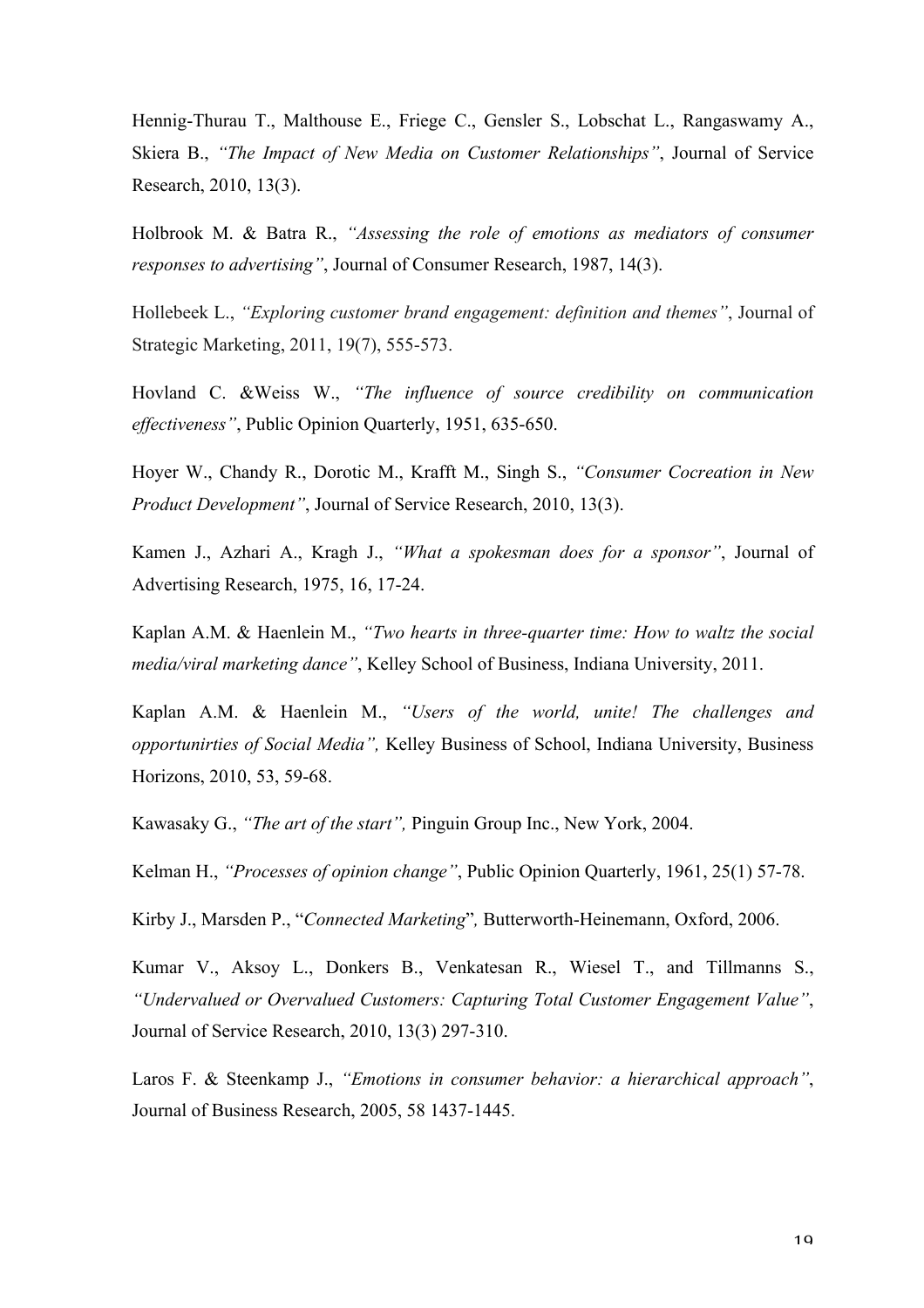Libai B., Bolton R., Bugel M., de Ruyter K., Gotz O., Risselada H., Stephen A*., "Customer-to-Customer Interactions: Broadening the Scope of Word of Mouth Research"*, Journal of Service Research, 2010, 13(3).

Mangold W. & Faulds D., "*Social Media: The new hibrid element of the promotion mix",*  Kelley School of Business of Indiana University, 2009, p. 357-365.

McAfee A., "*Enterprise 2.0: New Collaborative Tools for Your Organization's Toughest Challenges",* Harvard Business Press, Boston, 2009.

McGuire W., *"The nature of attitudes and attitude change"*, In Lindzey G. and Aronson E. (Eds), *"Handbook of social psychology"*, reading, Mass.: Rand McNally, 1968.

Mehrabian A. & Russell J., *"An approach to environmental psychology"*, Cambridge MA, MIT press, 1974.

Moe W. & Schweidel D., *"Online Product Opinions: Incidence, Evaluation, and Evolution"*, Marketing Science, 2012, 31(3), 372-386.

Muñiz A. & Schau H. *"How to inspire value-leaden collaborative consumer-generated content"*, Kelley School of Business of Indiana University, (2011), p.209-217.

Muntinga D.G, Moorman M. & Smit E.G.,*"Introducing COBRAs: exploring motivations for brand-related social media use"*, International Journal of Advertising, (2011), 30(1), 13-46.

OECD, *"Participative Web and User-Created Content Web 2.0, Wikis and Social Networking"*, 2007.

Parent M., Plangger K. & Bal A., *"The new WTP: Willingness to participate",* Kelley Business of School, Indiana University, 2011, 54, 219-229.

Prunesti A., "*Social Media e comunicazione di marketing",* Franco Angeli, 2009.

Ransbotham S., Kane G., Lurie N*., "Network Characteristics and the Value of Collaborative User-Generated Content",* Marketing Science, 2012, 31(3), 387-405.

Richins M., *"Measuring emotions in the consumption experience"*, Journal of Consumer Research, 1997, vol.24.Laros F. & Steenkamp J., *"Emotions in consumer behavior: a hierarchical approach"*, Journal of Business Research, 2005, 58 1437-1445.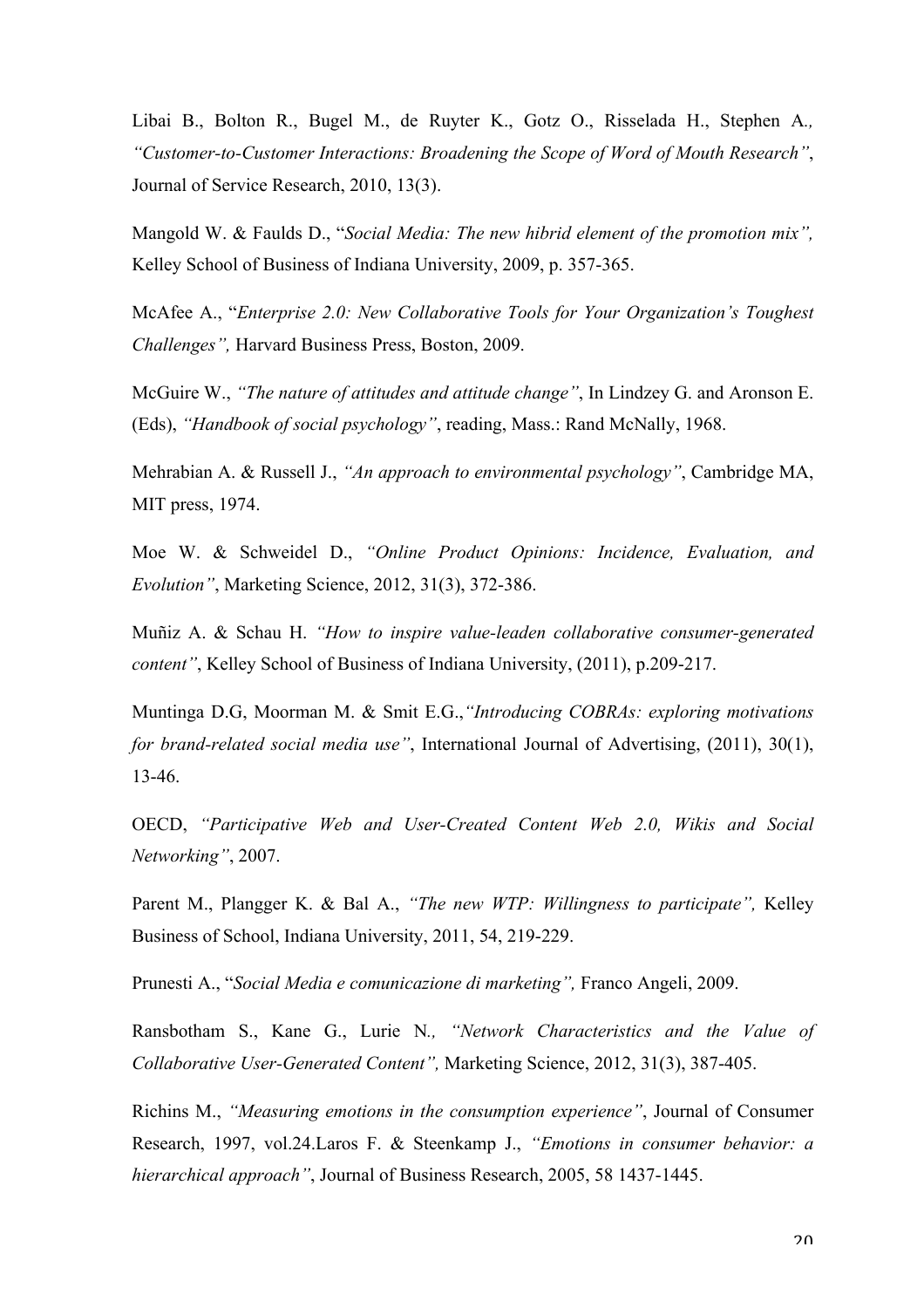Scott D.M., "*World Wide Rave",* John Wiley & Sons Inc., Hoboken (USA), 2009.

Short J., Williams E., Christie B., *"The social psychology of telecommunications"*, Hoboken, NJ:Jhon Wiley & Sons, Ltd, 1976.

Tapscott D. & Williams A.D., *"Wikinomics 2.0"*, Etas Libri, Milano, 2008.

Thackeray R. & Neiger B. L., "*A multidirectional Communication Model: Implications for Social Marketing Practice*", Health Promotion Practice, 10(2), 171-175, (2009).

Van Bruggen G., Antia K., Jap S., Reinartz W., Pallas F., *"Managing Marketing Channel Multiplicity"*, Journal of Service Research, 2010, 13(3).

van Doorn J., Lemon K.N., Mittal V., Nass S., Pick D., Pirner P., Verhoef P.C., *"Customer Engagement Behavior: Theoretical Foundations and Research Directions"*, Journal of Service Research, (2010), 13(3), 253-266.

Verhoef P., Reinart W., Krafft M., *"Customer Engagement as a New Perspective in Customer Management"*, Journal of Service Research, 2010, 13(3).

Weber L., *"Marketing to the Social Web: how digital customer communities build your business"*, Wiley inc, 2009.

Zhang K., Evgeniou T., Padmanabhan V., Richard E., *"Content Contributor Management and Network Effects in a UGC Environment"*, Marketing Science, 2012, 31(3), 433-447.

Zarrella D., *"The social media marketing book"*, O'really Media Inc., (2010).

#### **ONLINE
REFERENCES**

Arrington M., *"Google has acquired YouTube"*, 9-10-2006. (http://techcrunch.com/2006/10/09/google-has-acquired-youtube/)

Blake S., "GigaOM top 10 most popular MMOs", 13-6-2007. (http://gigaom.com/2007/06/13/top-ten-most-popular-mmos/)

Boswell W., *"Twitter: what is it?"* (websearch.about.com)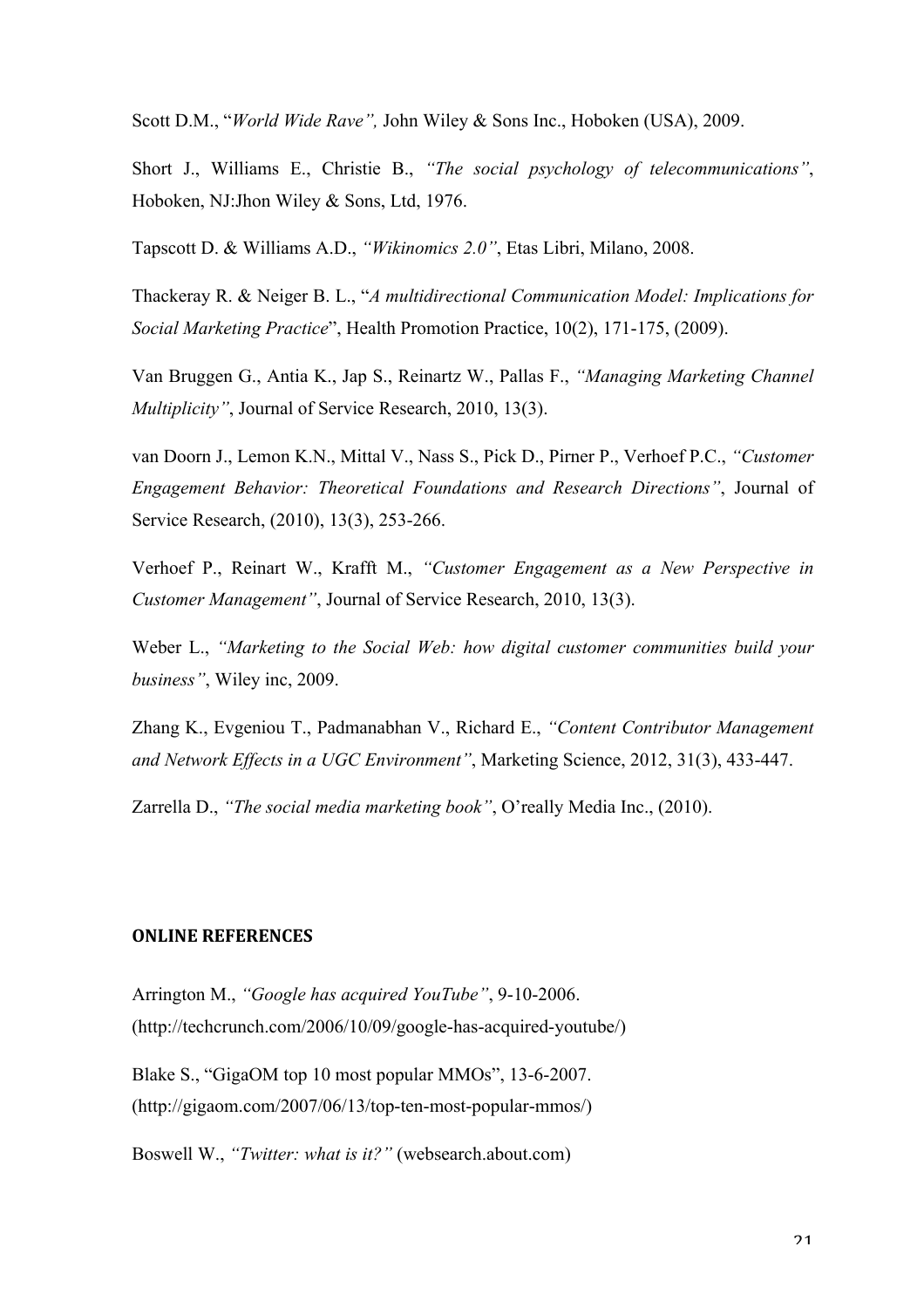Carton S., "Defining Social Media", 2009.

(http://www.clickz.com/clickz/column/1703507/defining-social-media)

Dario de Judicibus, *"World 2.0"*, 2008 (http://oreilly.com/web2/archive/what-is-web-20.html)

Empson R., *"SlideShare details its own exponential growth in… an Infographic",* (http://techcrunch.com/2011/11/28/slideshare-ironically-details-its-own-exponentialgrowth-in-an-infographic/)

Glen D., *"The history of social media from 1978-2012"* (http://socialtimes.com/thehistory-of-social-media-from-1978-2012-infographic\_b89811)

Go G., "*How to market your business using online forums",* 2010. (onlinebusiness.about.com)

Gunelius S., *"What is a blog?"* (http://weblogs.about.com/od/startingablog/p/WhatIsABlog.htm)

Kovach S., *"Everything You Need To Know About Google+"* (http://www.businessinsider.com/what-is-google-plus-2011-6?op=1)

O'Brien C., *"The rise of slideshare and how corporate presentations became entertainment"*, (http://www.siliconbeat.com/2009/10/06/the-rise-of-slideshare-and-howcorporate-presentations-became-entertainment/)

Plummer L., *"What is Google+?"* (http://www.pocket-lint.com/news/40785/what-is-google-android-iphone-apps)

Shaffer N., *"What is linkedIn and why should you join?"* (http://windmillnetworking.com/2009/08/26/what-is-linkedin-and-why-should-you-join/)

Tim O'Reilly Conference *"What is Web 2.0"*, 30<sup>th</sup> of September 2005. (http://oreilly.com/web2/archive/what-is-web-20.html)

Wakeman D., "*19 Tips for driving traffic to your blog",* 8th april 2010. (www.socialmediaexaminer.com)

Webb J., *"What is Pinterest and how to use it for marketing your business"*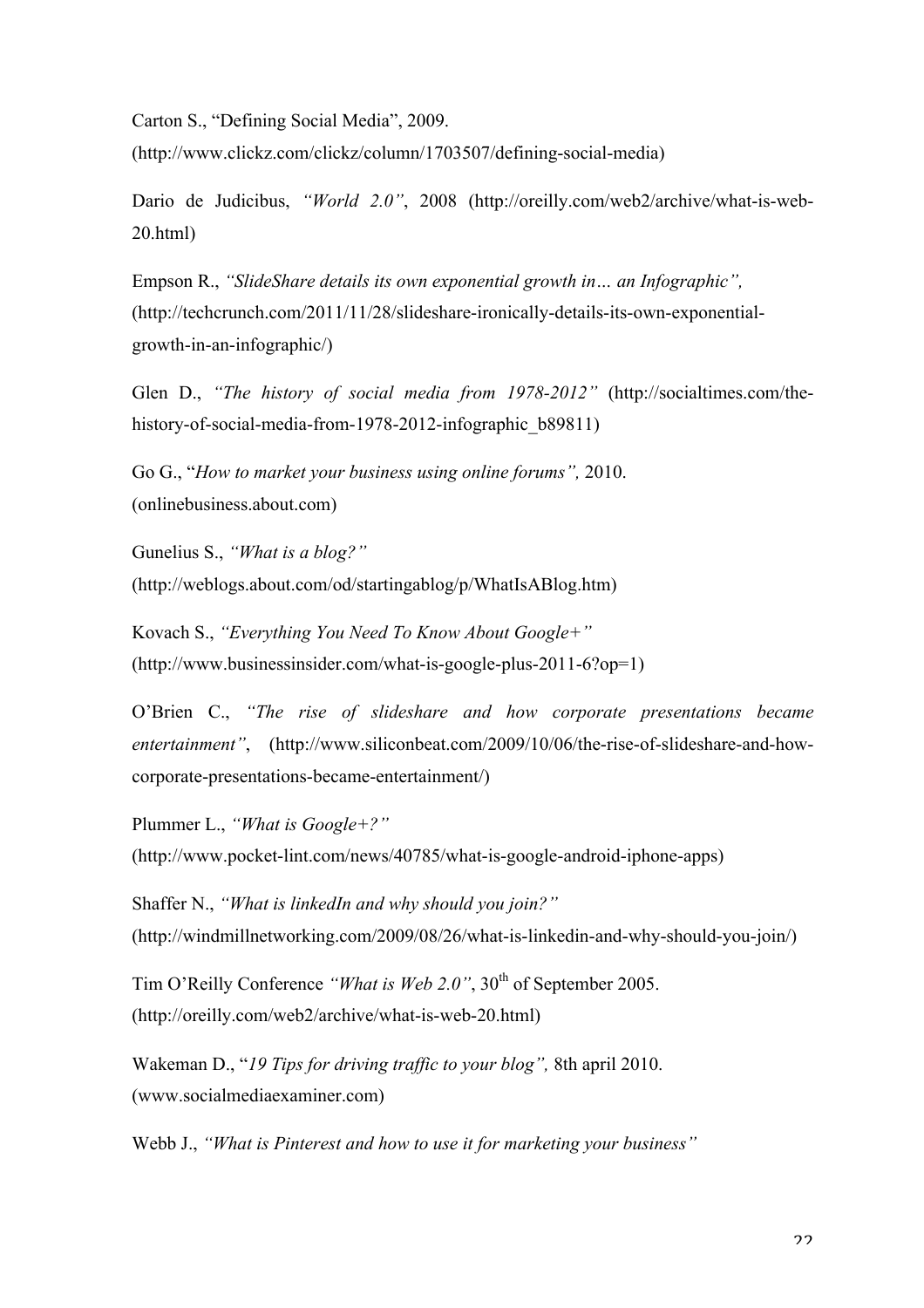(http://www.jeffbullas.com/2012/03/21/what-is-pinterest-and-how-to-use-it-for-marketingyour-business/)

Whitmell C., *"LinkedIn and how to use it: a graduate job seeker's guide"* (http://careers.guardian.co.uk/linkedin-how-use-graduate-guide)

Wilson R.F., "*The Six Simple Principles of Viral Marketing",* 1th February 2000 (www.wilsonweb.com).

*"Facebook Insights Metrics Dashboard for Page Managers"*, (http://gold.insidenetwork.com/facebook-marketing-bible/category/facebookpages/insights/)

*"Pinterest driving more sales than any other network"* (http://www.nowmedia.it/wpcontent/uploads/2012/05/pinterest\_driving\_more\_sales\_than\_ any other network.jpg)

*"The brief history of social media"* (http://www.uncp.edu/home/acurtis/NewMedia/SocialMedia/SocialMediaHistory.html)

*"What is twitter and how does it work"* (http://gnoted.com/what-is-twitter-and-how-does-it-workbeginners-guide/)

Infographic *"User activity: comparison of social networking sites"* by Go-Gulf.com (May, 2012),

(*http://www.nowmedia.it/2012/05/21/lo-stato-dell-arte-social-media-social-networkstatistiche-a-confronto-2012-classifica-social-network/*),

Infographic *"How Pinterest drives online sales"* by Shopify (June, 2012), (*http://www.nowmedia.it/2012/06/06/pinterest-genera-piu-vendite-di-qualsiasi-altrosocial-network/*).

http://ijustdid.org/2012/06/social-media-users-comparison/

http://secondlife.com/whatis/?lang=it-IT

http://www.fredcavazza.net/2008/06/09/social-media-landscape/